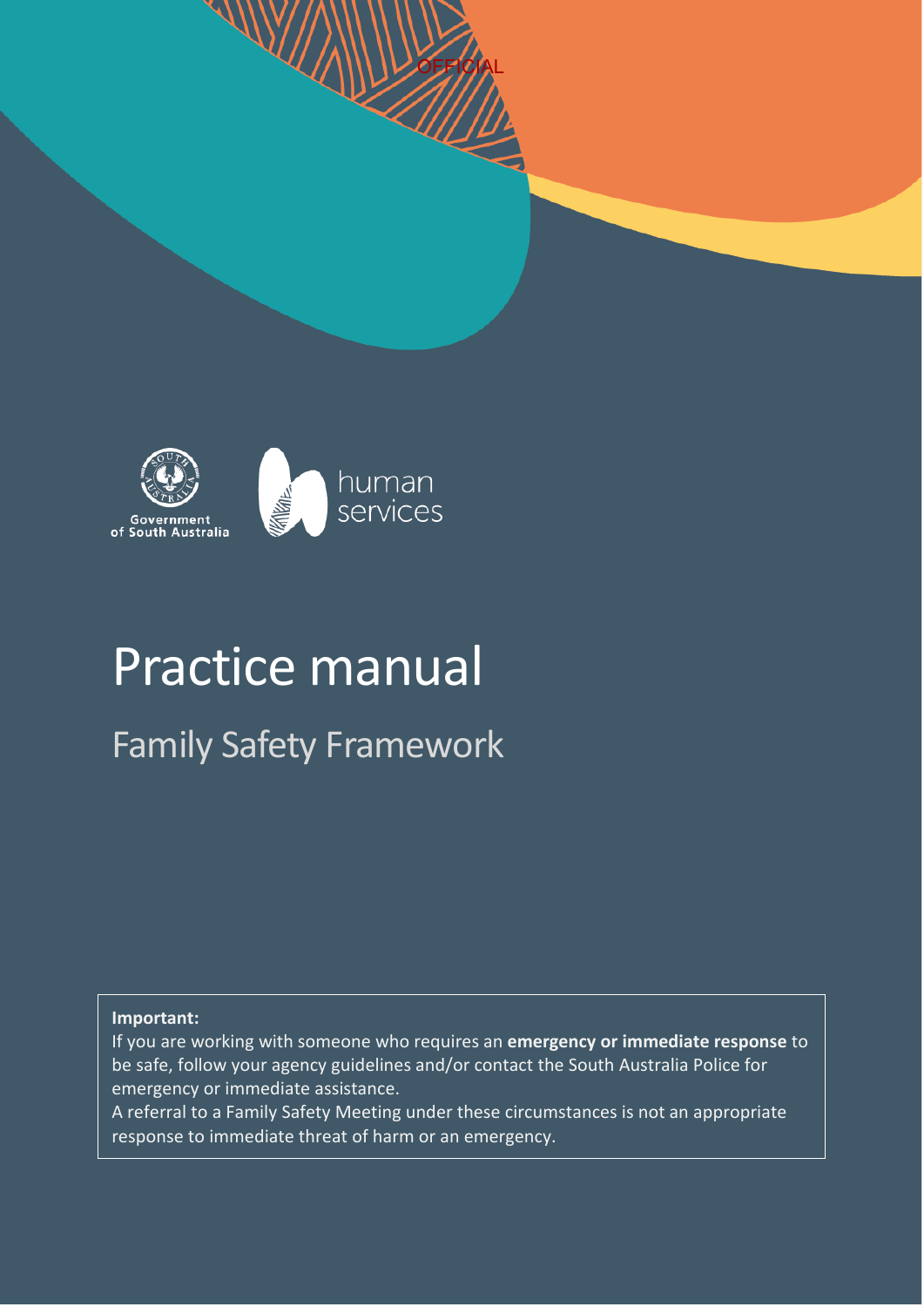## <span id="page-1-0"></span>**Acknowledgement of Country**

Aboriginal people have made and continue to make a unique and irreplaceable contribution to the state of South Australia.

The Government of South Australia acknowledges and respects Aboriginal people as the state's first people and nations and recognises Aboriginal people as traditional owners and occupants of South Australian land and waters.

The Government of South Australia acknowledges that the spiritual, social, cultural and economic practices of Aboriginal people come from their traditional lands and waters, and that Aboriginal people maintain cultural and heritage beliefs, languages and laws that are of ongoing importance today.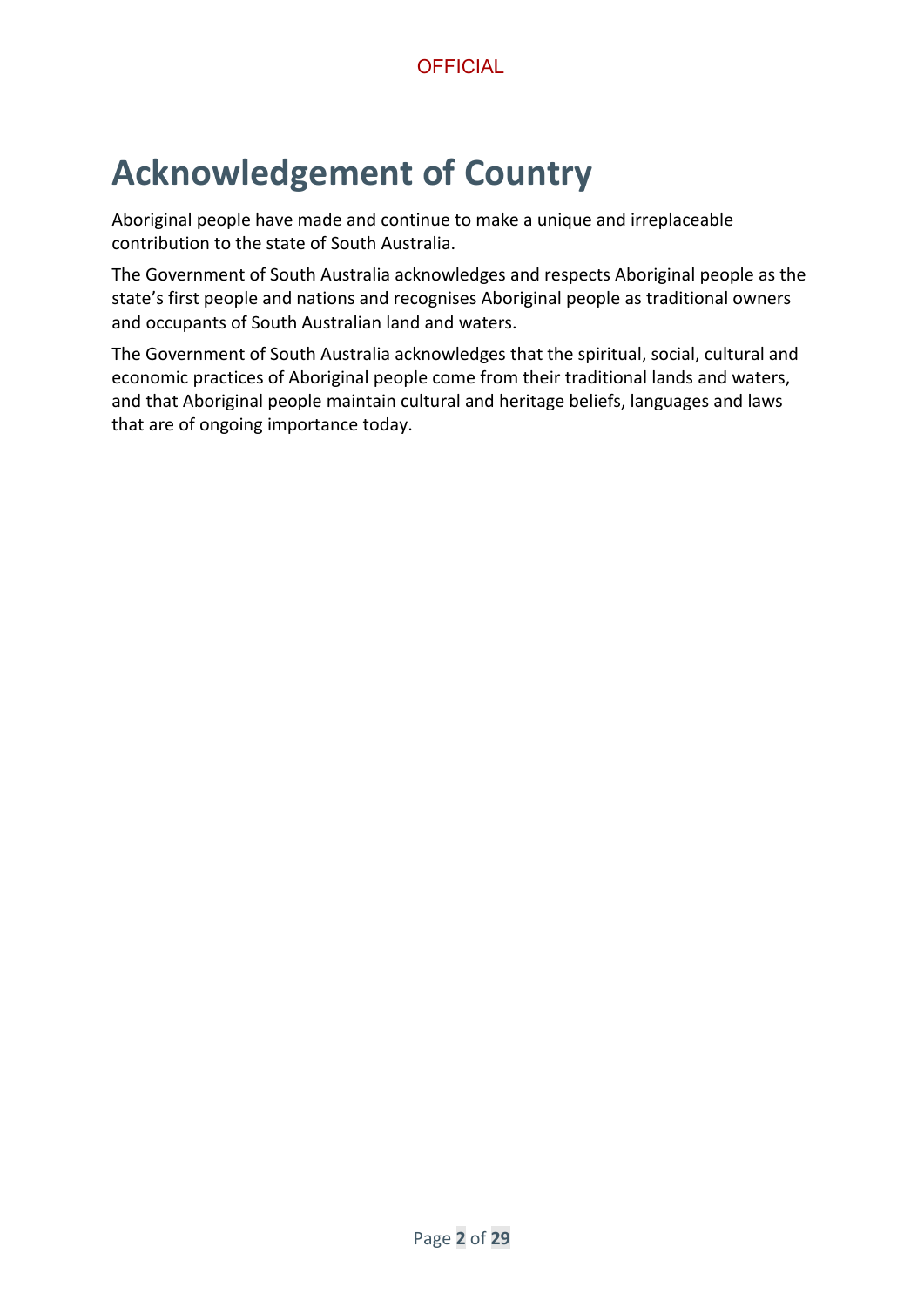## **Contents**

| Ensuring the victim understands that you will be sharing information 20 |  |
|-------------------------------------------------------------------------|--|
|                                                                         |  |
|                                                                         |  |
|                                                                         |  |
|                                                                         |  |
|                                                                         |  |
|                                                                         |  |

ANY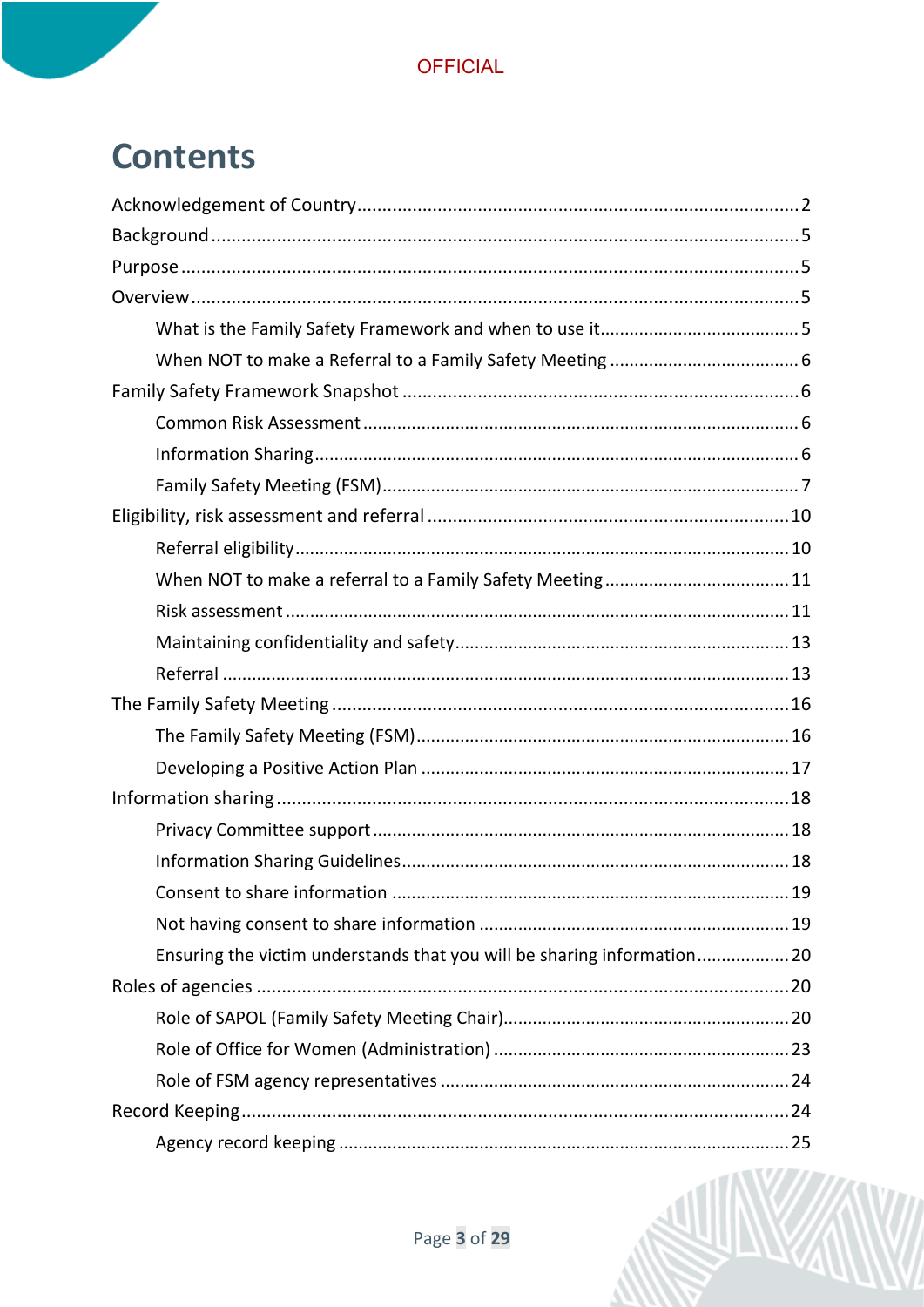| Attachment 1: A Guide for workers conducting risk assessments and referrals27 |
|-------------------------------------------------------------------------------|
|                                                                               |
| When talking to the victim about their experiences of domestic violence  27   |
|                                                                               |
|                                                                               |
|                                                                               |
|                                                                               |
|                                                                               |

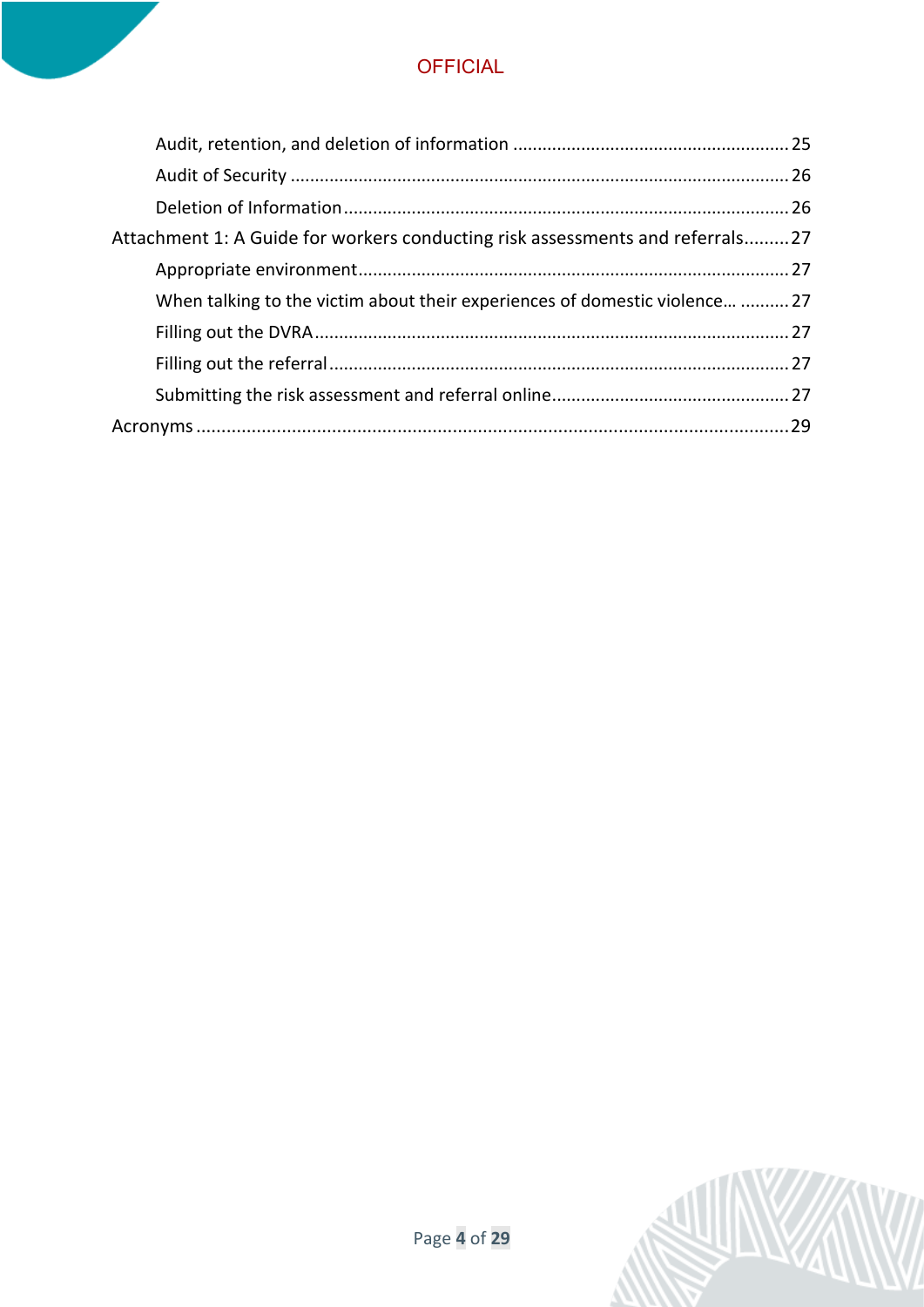## <span id="page-4-0"></span>**Background**

The Family Safety Framework (FSF) was developed under the auspice of the South Australian Government's Women's Safety Strategy and Keeping Them Safe – Child Protection Agenda, to drive improved, integrated service responses to violence against women and children in South Australia. The state-wide implementation of the Family Safety Framework was completed in November 2013.

Information about people at serious risk of harm from domestic or family violence can shared between agencies in accordance with the Information Sharing Guidelines for promoting safety and wellbeing -

[https://www.dpc.sa.gov.au/responsibilities/information-sharing-guidelines.](https://www.dpc.sa.gov.au/responsibilities/information-sharing-guidelines)

Pivotal to the Framework is the Family Safety Meeting (FSM). FSMs are locally based in 17 State Government regions in South Australia. FSMs are chaired by SAPOL.

## <span id="page-4-1"></span>**Purpose**

The Family Safety Framework (FSF) seeks to ensure that services to families most at risk of violence are provided in a more structured and systematic way, through agencies sharing information about high-risk families and taking responsibility for supporting these families to navigate the system of services to help them.

The Family Safety Framework Practice Manual has been developed by the Office for Women. The purpose of the Practice Manual is to provide employees within each participating agency with a clear set of practice roles and responsibilities on each core component of the Framework.

This Practice manual should be used as a companion document to your agency's policy, procedure and guidelines that authorise and guide your participation in the Family Safety Framework or interaction with making referral through the Family Safety Portal.

## <span id="page-4-2"></span>**Overview**

## <span id="page-4-3"></span>**What is the Family Safety Framework and when to use it**

The Family Safety Framework is underpinned by regional multi-agency Family Safety Meetings which meet to develop coordinated responses for people experiencing domestic, family or sexual violence who are:

• experiencing domestic, family or sexual violence which is assessed as high risk and where the risk of serious harm is ongoing and/or escalating and judged as likely to occur soon, and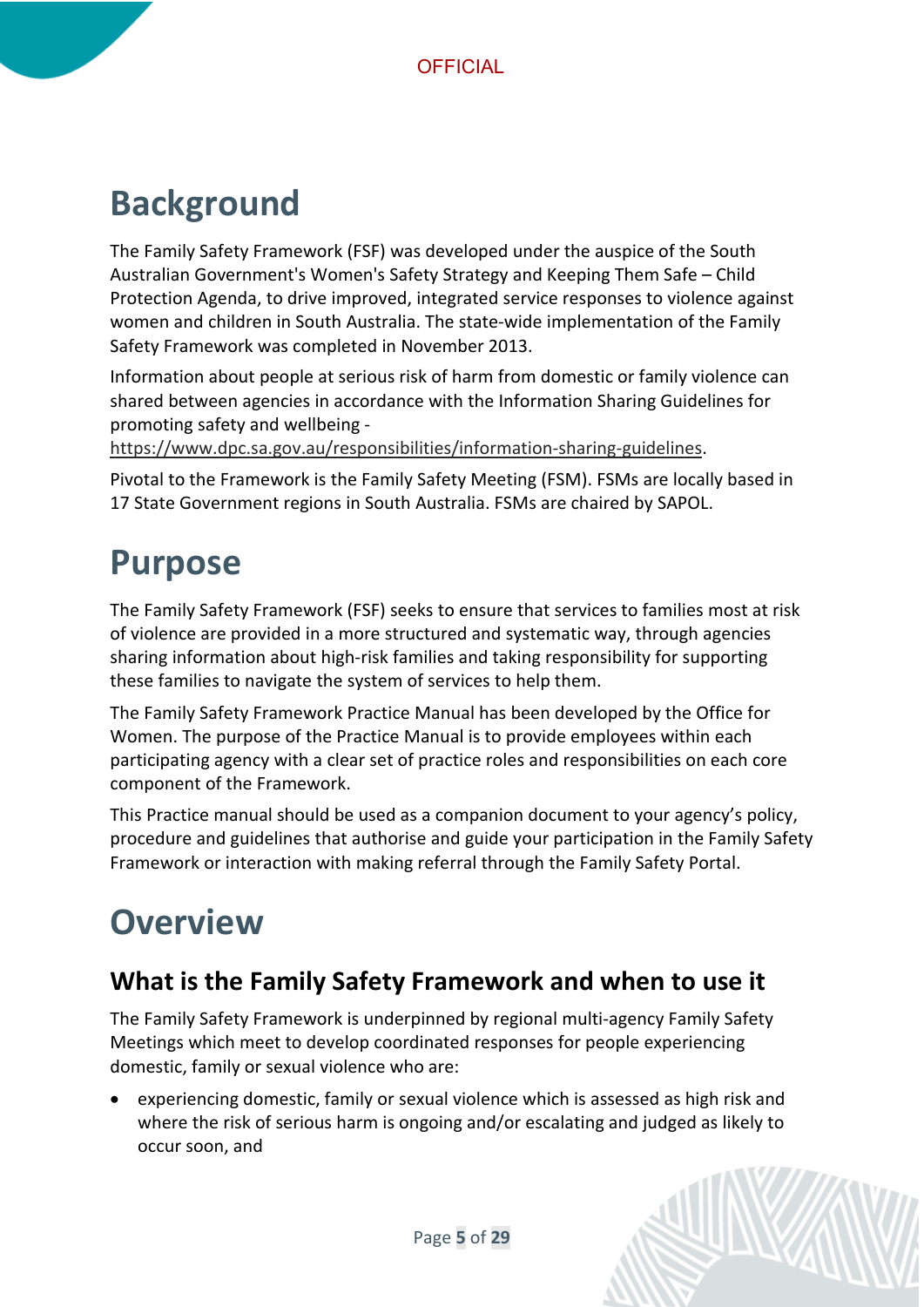• where additional collaborative and informed responses (through the work done at the Family Safety Meeting) is required to mitigate and reduce risk and harm.

This means, a referral to a Family Safety Meeting is a service coordination model and an option for agency workers where high risk of serious harm is assessed.

## <span id="page-5-0"></span>**When NOT to make a Referral to a Family Safety Meeting**

If you are working with someone who requires an **emergency or immediate response** to be safe, follow your agency guidelines and/or contact the South Australia Police for emergency or immediate assistance. A referral to a Family Safety Meeting under these circumstances is **not** an appropriate response to immediate threat of harm or an emergency situation.

## <span id="page-5-1"></span>**Family Safety Framework Snapshot**

The essential elements of the Family Safety Framework are:

#### <span id="page-5-2"></span>**Common Risk Assessment**

- To provide effective and consistent assessment of risk, a common Domestic Violence Risk Assessment (DVRA) is used and can be accessed on the Family Safety Portal – [https://familysafetyportal.sa.gov.au/.](https://familysafetyportal.sa.gov.au/)
- The DVRA prompts information about known factors to determine the level of risk and likelihood of harm occurring or escalating.
- The DVRA provides an indicative risk score and is the first consideration in a referral being submitted to the Family Safety Meeting. The experience and perception of risk by the victim and the referrer are critical in supporting a referral. Professional judgement is the second important consideration when considering the level of risk and referral to a Family Safety Meeting.

### <span id="page-5-3"></span>**Information Sharing**

- The Framework is dependent upon agreement between participating agencies to share information about the perpetrators of domestic, family or sexual violence and people experiencing domestic, family or sexual violence which is assessed as high risk and where the risk of serious harm is ongoing and/or escalating and judged as likely to occur soon.
- The Family Safety Framework requires agency staff to share information about people experiencing domestic, family or sexual violence in order to prevent or lessen a threat to a person's life or safety.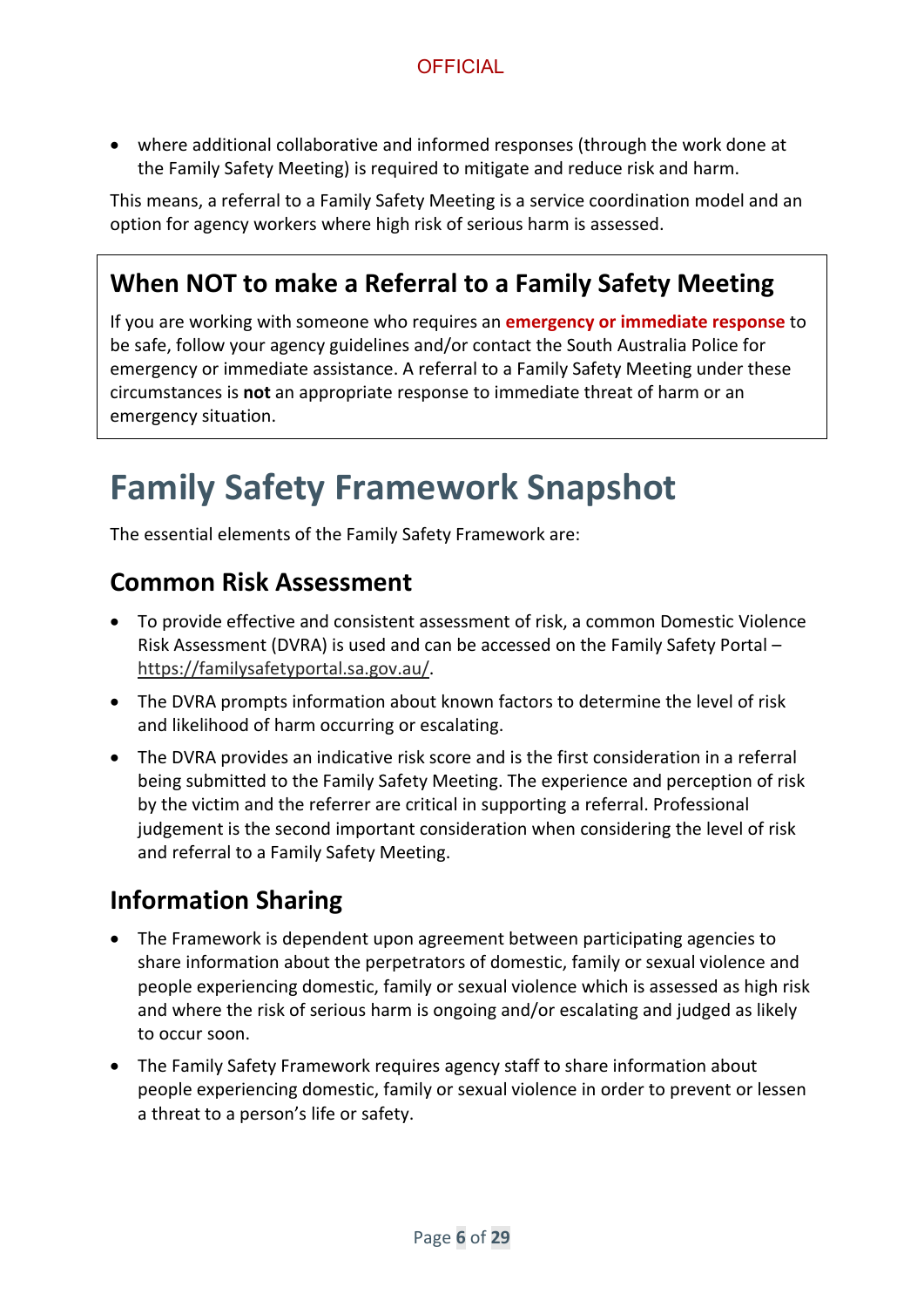- The Information Sharing Guidelines provide guidance for when consent to share information is and is not given, and they outline the process and professional judgements that should underpin their decision making in both these circumstances.
- All agencies participating in the Framework must adhere to Information Sharing Guidelines (ISG). Your agency should have policies and procedures for sharing information under the Information Sharing Guidelines. You can also use this link to access the South Australian Government's Information Sharing Guidelines [https://www.dpc.sa.gov.au/responsibilities/information-sharing-guidelines.](https://www.dpc.sa.gov.au/responsibilities/information-sharing-guidelines)
- Agencies are responsible for maintaining the confidentiality and security of information presented at the Family Safety Meeting (FSM) in keeping with the Information Privacy Principles as well as your own agency's policy and procedure for accessing and handling confidential information
- A User Agreement, describing the terms and responsibilities of FSM representatives must be accepted by all representatives before they can be approved to join an FSM.

## <span id="page-6-0"></span>**Family Safety Meeting (FSM)**

#### Aims

The overall aims of a Family Safety Meeting are to:

- Determine whether the perpetrator poses a significant risk to the victim.
- Jointly construct and implement a multi-agency Positive Action Plan that includes risk management, provides professional support, and reduces the risk of further harm to the victim.
- Support a Criminal Justice System response to perpetrators.
- Reduce repeat victimisation.
- Reduce re-offending by the perpetrator.
- Improve agency accountability.
- Improve support for agency staff involved in high-risk domestic violence cases.

#### Role

The role of the Family Safety Meeting is to facilitate, monitor and effectively share information to enable appropriate actions to be taken to increase the safety of victims.

Each agency participating in the Framework must register an agency representative and proxy to attend each scheduled FSM.

On successful registration, the FSM agency representative will be granted access to the meetings and relevant FSM case information on the Portal.

The Portal stores information relating to each FSM referral, including all agency information provided by representatives, Positive Action Plans, and outcomes.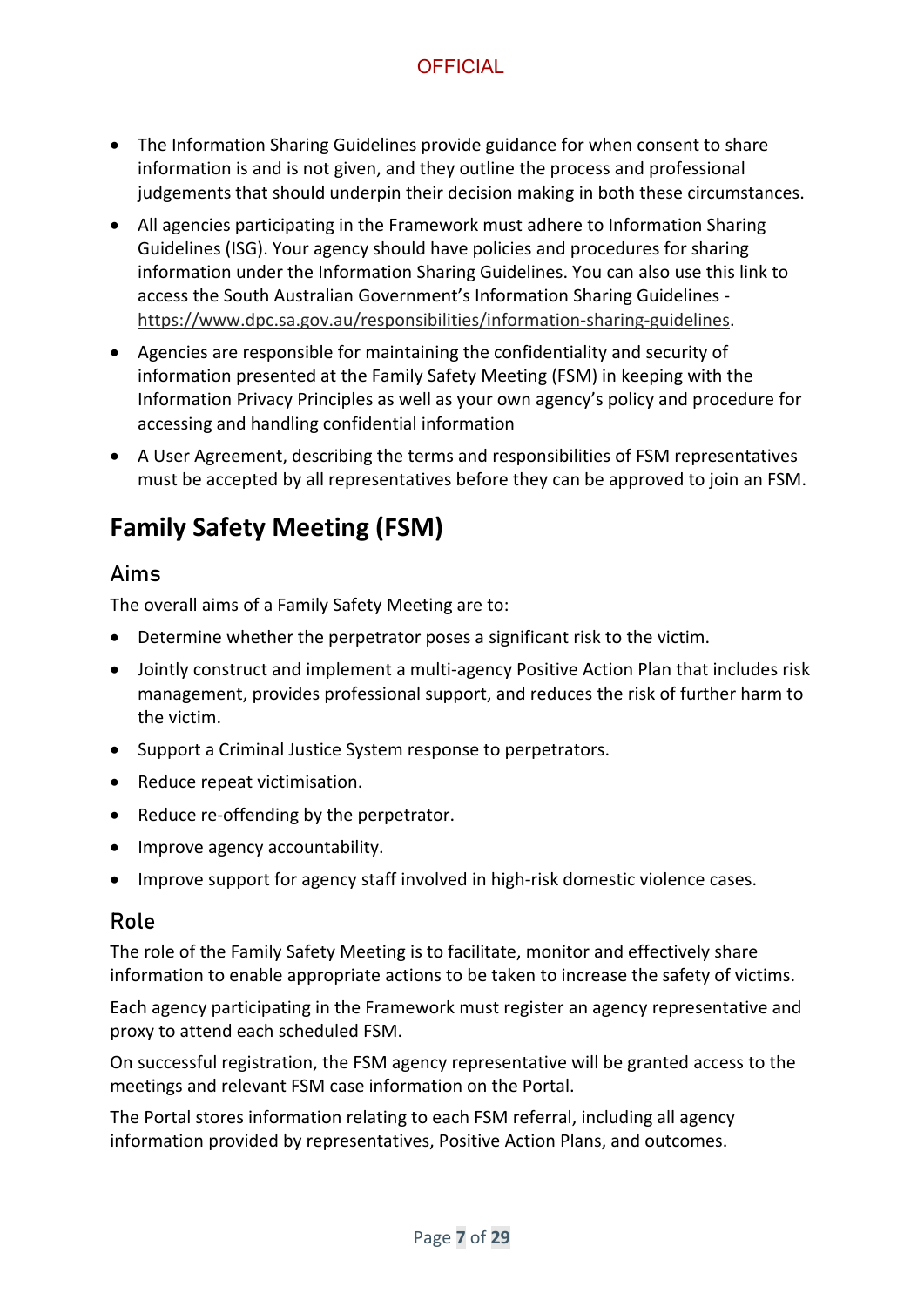When a new referral has been added to the FSM Agenda, Representatives will be prompted via email to access the portal and provide any relevant agency case information and suggest actions for a Positive Action Plan.

Representatives will also be prompted via email to update case information and action progress on prior cases before attending their next scheduled meeting.

For more information about how to use the Portal, please refer to the Family Safety Portal User Guide.

#### Meetings

- Family Safety Meetings occur fortnightly and may occur sooner at the direction of the Chair.
- SAPOL Officers Chair each of the FSMs, co-ordinating the meetings and actions of each of the cases as well as assessing and accepting referrals onto the FSM agenda.
- There are currently 17 FSMs operating state-wide.
- Referrals to an FSM are generally made by practitioners working with the person at risk, their children, and/or the perpetrator of the domestic family and sexual violence (DFSV).
- The FSM results in a multi-agency Positive Action Plan designed to support the reduction of risk for each person/family discussed.
- It is the responsibility of each agency on the FSM to complete the actions assigned to that agency in the Positive Action Plan.

#### Meeting Process overview

The process of the Family Safety Meeting (FSM) is as follows:

#### 1 Risk Assessment

Any Agency staff concerned about a potential for harm to the person at risk or their children will conduct a risk assessment using the Domestic Violence Risk Assessment Form (DVRA) located in the Family Safety Portal - <https://familysafetyportal.sa.gov.au/>

#### 2 High-Risk Cases

Where a person is assessed at high risk of experiencing serious harm (the risk is ongoing and/or escalating) and judged as likely to occur soon (imminent risk of harm), the worker is required to submit a referral.

Both the completed DVRA and FSM Referral Form will be submitted through the Portal to the SAPOL Family Violence Investigation Section (FVIS) or SAPOL FSM Chair.

The person at risk should be informed of the referral where it is safe to do so. (see **[Consent to share information](#page-18-0)** on page [19\)](#page-18-0)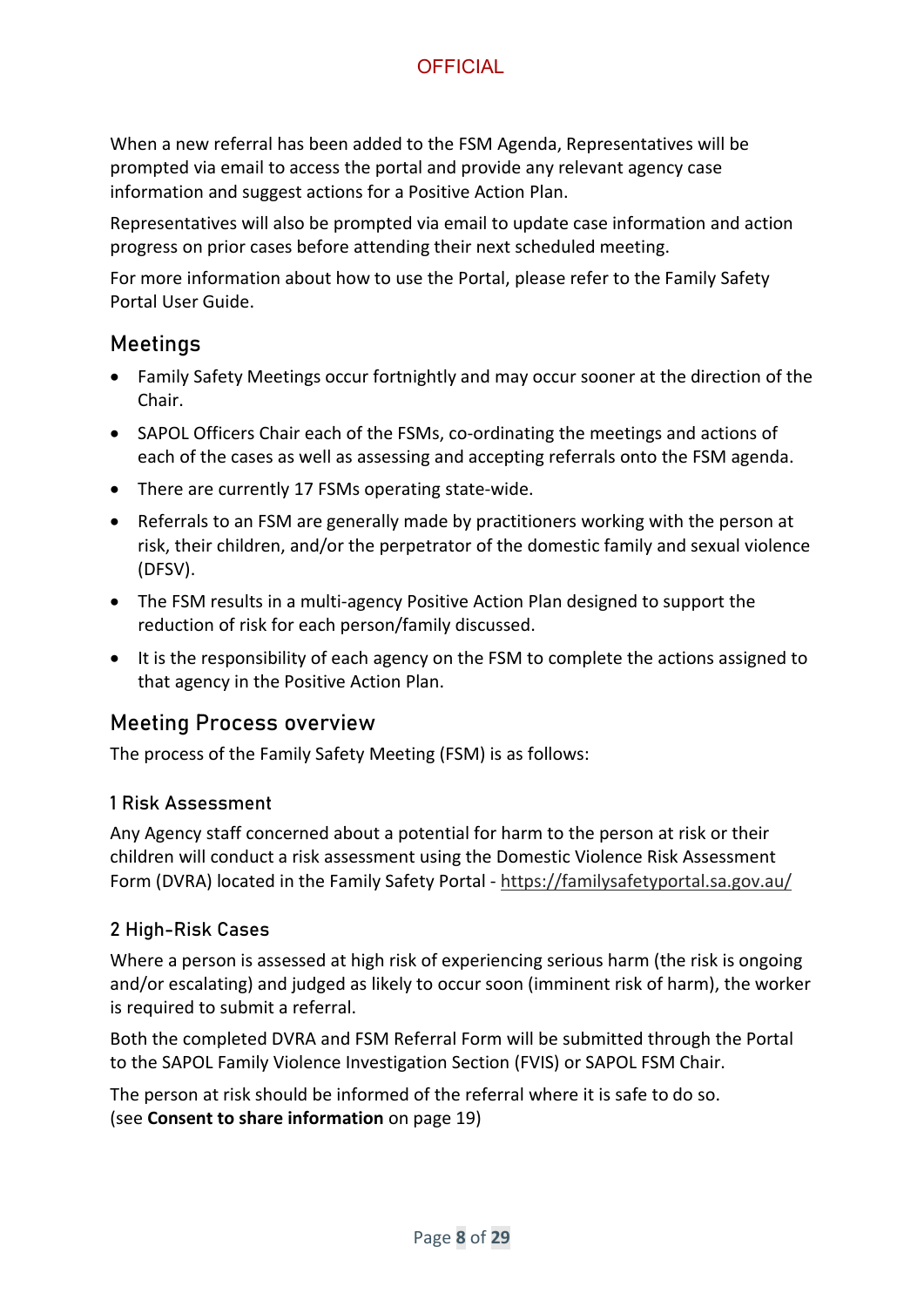#### 3 Referral becomes a case on the Family Safety Meeting

On receipt of the referral and Domestic Violence Risk Assessment (DVRA), SAPOL will further assess the referral and determine if the case is appropriate to be placed on the Family Safety Meeting agenda.

- When a referral is accepted on the FSM the referrer will receive advice through a system-generated email.
- If the case is not appropriate for the FSM, the referrer will receive an email informing them that the referral has not been accepted and the reason/s why.
- Should SAPOL require more information to consider the referral, a request for further information will be emailed to the referrer.

#### 4 Escalation of non-accepted referrals

If a referral is not accepted for the FSM, the referrer can contact the Chair for further discussion.

In the absence of mutual agreement, the referral will be added to the appropriate FSM for a resolution by FSM representatives at the next available meeting date. In these circumstances, the referrer is encouraged to escalate within their own agency for support and guidance as required.

#### 5 Information collection

FSM representatives will receive an email notification of any new case/s in their approved region and will be requested to provide a summary of relevant case notes to be entered into the Portal. Representatives are encouraged to suggest potential actions for their agency ahead of the meeting which can be considered at the meeting.

#### 6 Information sharing

*Before the FSM:* Relevant agency case information and action updates related to FSM cases must be entered into the Portal.

*At the FSM:* All representatives of the FSM have access to case information for their region or regions via the portal. At each meeting all cases listed on the FSM are discussed and all information relevant to the case shared in order to inform a Positive Action Plan.

*After the FSM:* At the conclusion of an FSM a meeting report will be available for representatives to download for their own Agency records.

#### 7 Positive Action Plan

*Development:* During the meeting, actions are proposed, discussed and agreed and approved actions are added to become a Positive Action Plan to mitigate risk to the referred person. (See **[Consent to share information](#page-18-0)** on page [19\)](#page-18-0)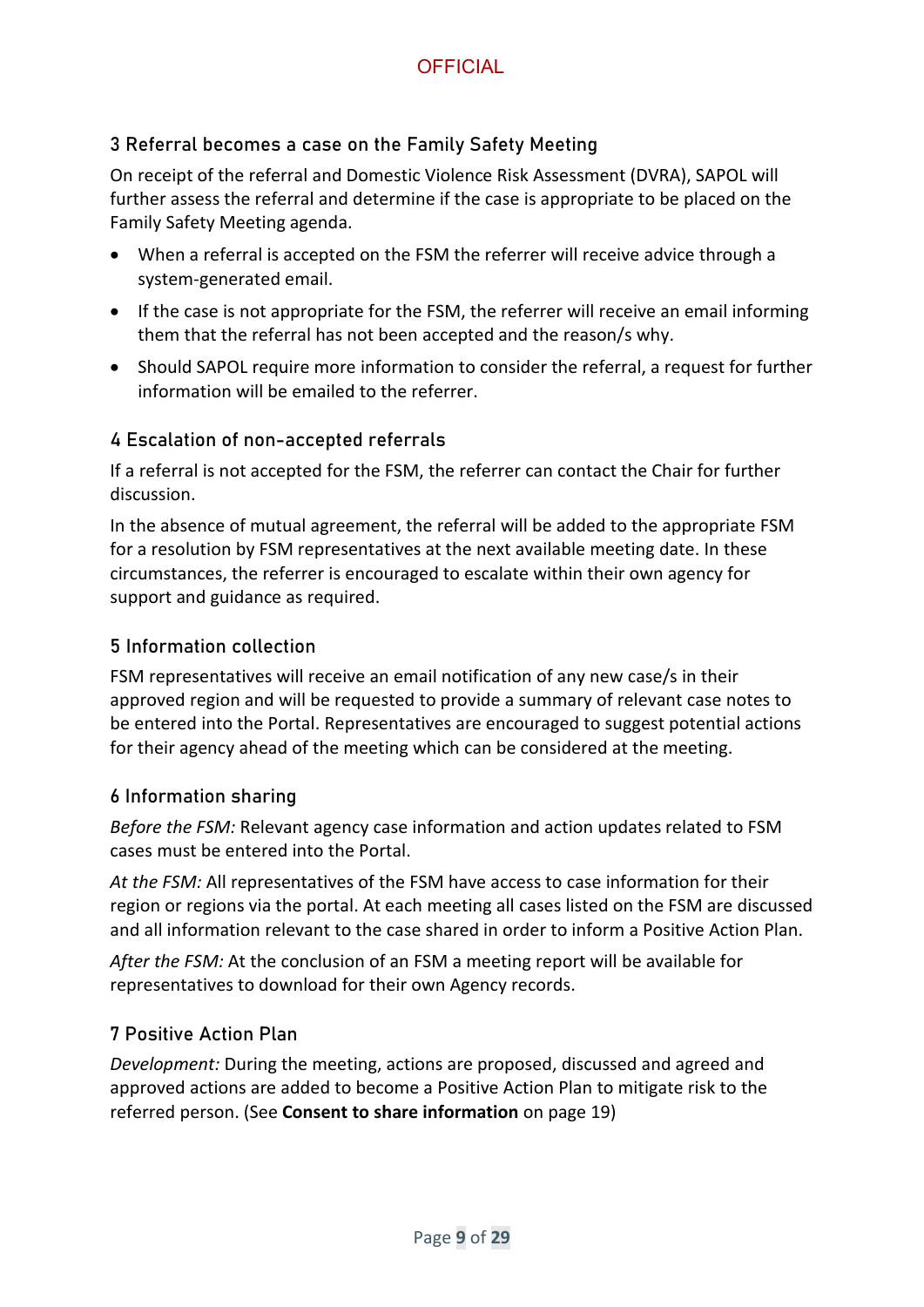*Responsibility:* FSM representatives are responsible for progressing actions assigned to their agency between meetings and must provide action updates into the portal prior to the next meeting.

The person at risk should be informed of the outcomes of the FSM and the Positive Action Plan where it is safe to do so. The worker/clinician supporting the vulnerable person should also provide an update after each meeting where it is safe to do so. (See **[Consent to share information](#page-18-0)** on page [19\)](#page-18-0)

#### 8 Monitoring

All cases presented at FSM are reviewed by meetings representatives to determine if the case/s continue to present high risk. Where the high risk is ongoing, cases stay on the FSM and FSM representatives continue to provide updated case information and proposed actions. If the FSM representatives assess that a case is no longer deemed to be high risk, the case may be removed from the FSM. Removing cases from FSM is performed by the Chair.

The chair will record on the Portal the reason that the case has been removed from the FSM agenda. The referrer of the case will be notified of this decision.

The person at risk should be informed of the outcomes of the FSM and the Positive Action Plan where it is safe to do so. (See **[Consent to share information](#page-18-0)** on page [19\)](#page-18-0)

## <span id="page-9-0"></span>**Eligibility, risk assessment and referral**

## <span id="page-9-1"></span>**Referral eligibility**

People of all genders are victims of domestic family and sexual violence (DFSV) in Australia and people of all genders are perpetrators of DFSV. However, the majority of victims of DFSV in Australia are women and the majority of perpetrators are men<sup>[1](#page-9-2)</sup>.

Eligible people for referral to the Family Safety Framework (FSF) include those people experiencing DFSV:

- who are within an intimate relationship, including same sex relationships
- who were previously involved in an intimate relationship (ex-partners), including same sex relationships,
- who are relatives according to Aboriginal traditional or contemporary social structures.

Some cases, such as elder abuse, may fall outside these examples but may still be considered at a Family Safety Meeting.

It is expected that all victims experiencing DFSV receive a comprehensive, thorough and effective response from agencies tasked with supporting their safety and wellbeing.

<span id="page-9-2"></span><sup>&</sup>lt;sup>1</sup> Australian Bureau of Statistics, 2016, Personal Safety Survey.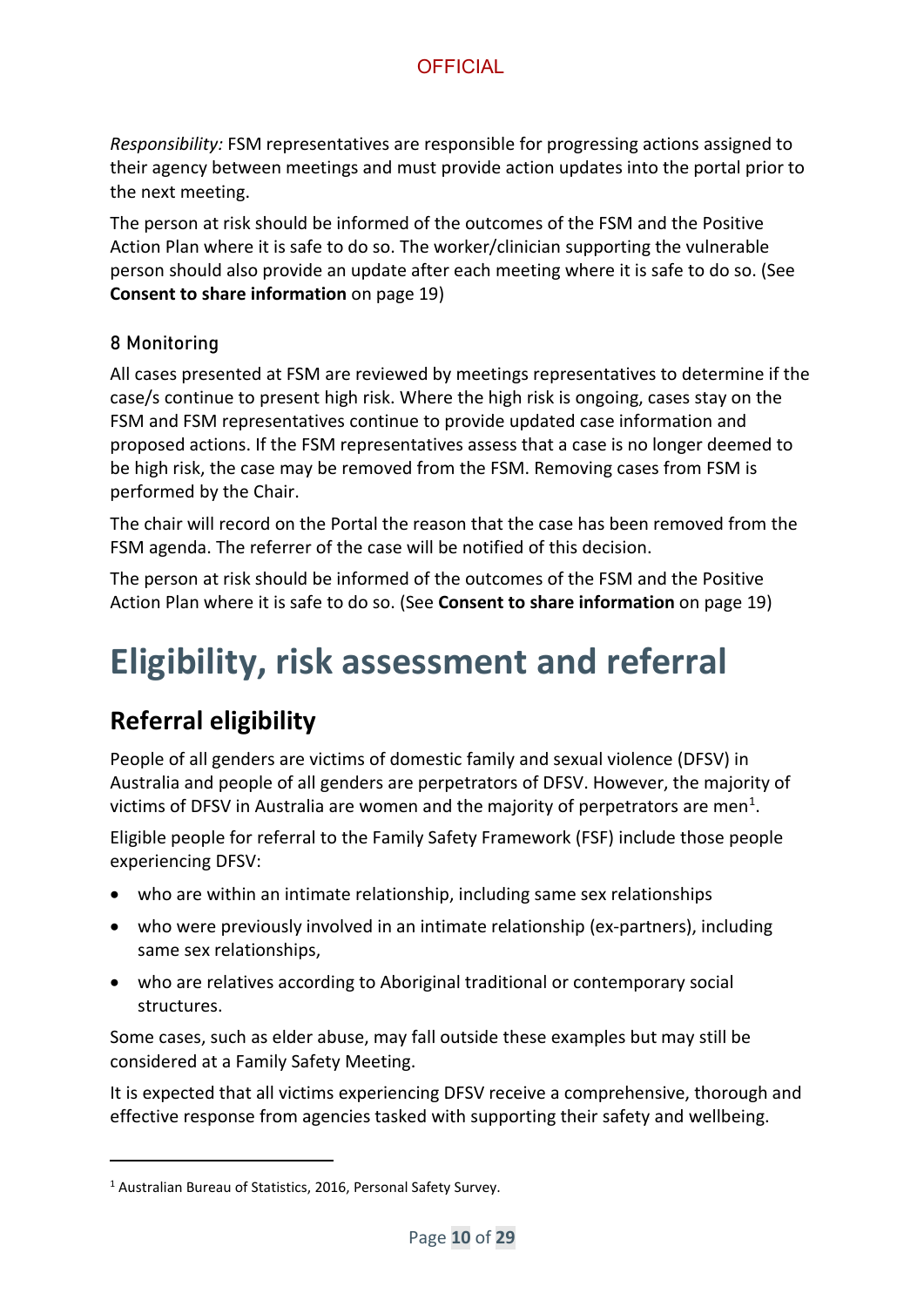Adults and young persons (over 18 years) are eligible for support through the FSF where a referral is appropriate.

Considerations in the decision to make a referral to a FSM are that the person is:

- experiencing domestic, family or sexual violence (DFSV) which is assessed as high risk and where the risk of serious harm is ongoing and/or escalating and judged as likely to occur soon, and
- where additional collaborative and informed responses (through the work done at the Family Safety Meeting) is required to mitigate and reduce risk and harm.
- This means a referral to a Family Safety Meeting is a service coordination model where additional collaborative and informed responses through the implementation of a multi-agency Positive Action Plan can take place to provide concerted support to reduce the risk of further harm to the victim.

## <span id="page-10-0"></span>**When NOT to make a referral to a Family Safety Meeting**

If you are working with someone who requires **an emergency or immediate response** to be safe, follow your agency guidelines and/or contact the South Australia Police for emergency or immediate assistance.

#### <span id="page-10-1"></span>**Risk assessment**

As above, the assessment of risk and safety underpins the decision to refer to the Family Safety Meeting (FSM). At the FSM each agency shares information relating to the case and, when considered collectively at the FSM, a more comprehensive understanding of the client's risk is established.

It is critical in addressing high risk that pertinent risk-related information is gathered from more than one source. This is to enhance the safety of the victim and any children involved.

There are some commonalities related to risk in cases where domestic homicide has occurred. These relate to:

- Nature of the abuse for example, emotional, physical, sexual, controlling behaviour.
- Historical patterns of perpetrator behaviour for example, previous convictions or abusive behaviour, jealousy, increase in intensity or nature of abuse.
- Victim's perception of risk for example, specific fears for themselves, children, pets.
- Specific factors associated with the violence for example, use of weapon, threats to kill, strangulation, coercive control.
- Reinforcing factors which inhibit pro-social behaviour for example, drugs, alcohol, financial or mental health issues.
- Other factors for example, pregnancy, separation, child contact, cultural vulnerabilities, legal processes underway.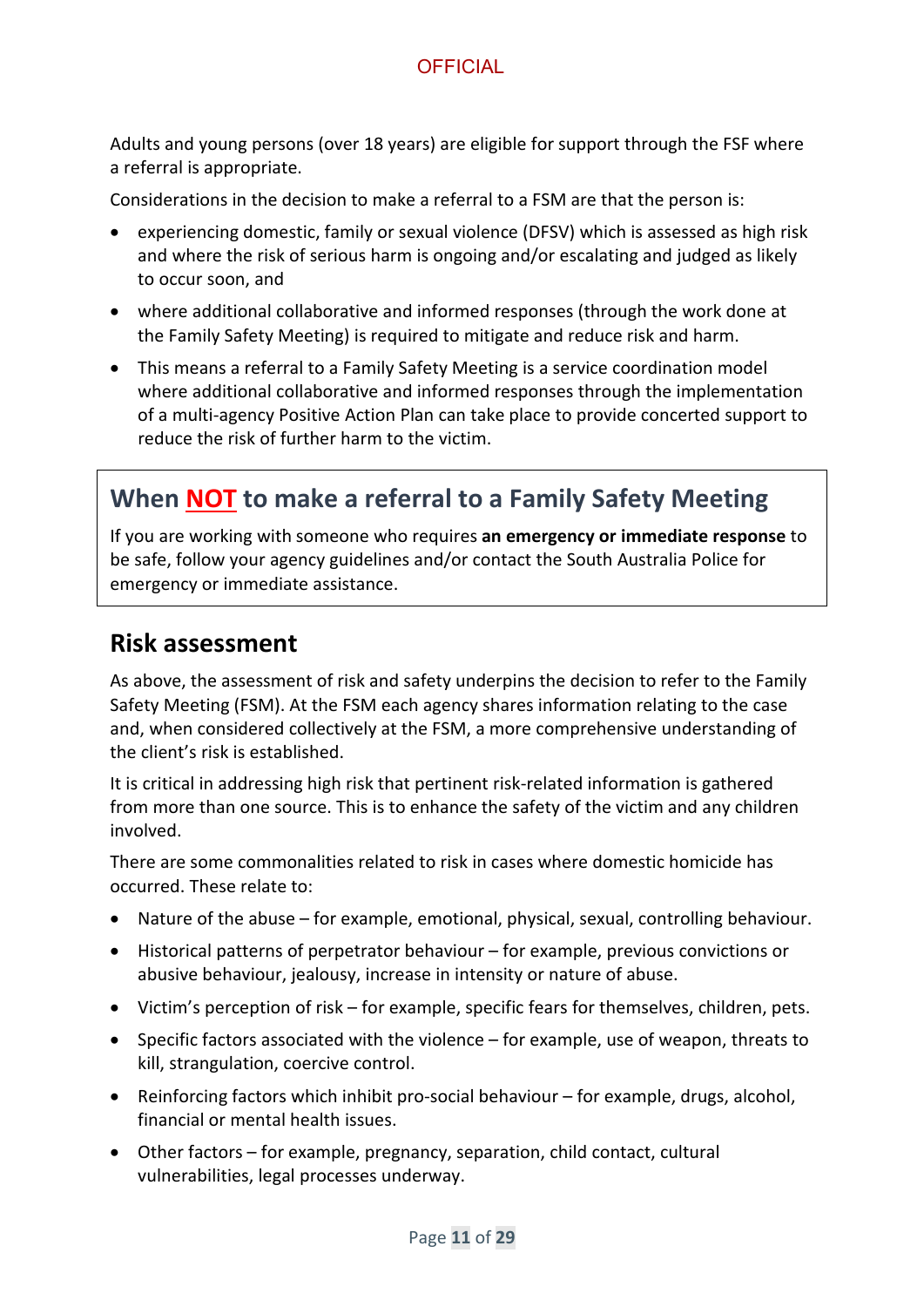The Domestic Violence Risk Assessment (DVRA) is South Australian common risk assessment based research on intimate partner homicide. It is important to be aware that this is a tool which indicates risk and vulnerability factors identified by a worker at a point in time and assists in decision making regarding action to be taken to improve safety.

The Domestic Violence Risk Assessment (DVRA) provides a common understanding of risk across referrers. Professional judgement is a critical contribution to the DVRA, and referrers should include victim perceptions of risk and apply their professional judgement to a referral rather than rely solely on a risk score. The DVRA provides a consistent way to assess risk across multiple agencies and identify if an individual should be referred to a Family Safety Meeting.

The DVRA is not intended to replace agencies' existing risk assessment forms or procedures but is a practical tool that will assist and inform the type and urgency of responses to a victim and their family and case planning as well as any decision to make a referral to an FSM. Risk is dynamic and workers need to be alert to the fact that risk can change very suddenly.

Risk assessment is carried out by the agency, or individual worker, that is engaged with that person or receives information of an incident or pattern of domestic violence.

The questions contained in the risk assessment tool are not intended to be asked directly but form a guide in talking with a victim about their experiences of violence and abuse.

- It is important to **obtain as much information** in response to all the questions on the form as is safe / relevant to do so.
- It is also important to **actively consider professional judgement** in relation to cases and make referrals as required rather than being guided only by the overall risk score.

#### <span id="page-11-0"></span>Professional Judgement

On some occasions a risk assessment may not reach the high-risk threshold of 45. This may be because:

- The victim does not indicate/disclose experiences consistent with many of the risk assessment questions.
- The victim is relaying a single incident of domestic family and sexual violence (DFSV) but there is a known history and DFSV circumstances known to the worker.
- Where victims account is inconsistent with your observations.
- A full interview/assessment is unable to be completed.
- The worker has difficulty gaining this information due to language barriers, cultural barriers, victim distress, or any other reason.

If a worker is unsure of the level of risk, where possible, advice should be sought from a supervisor or manager.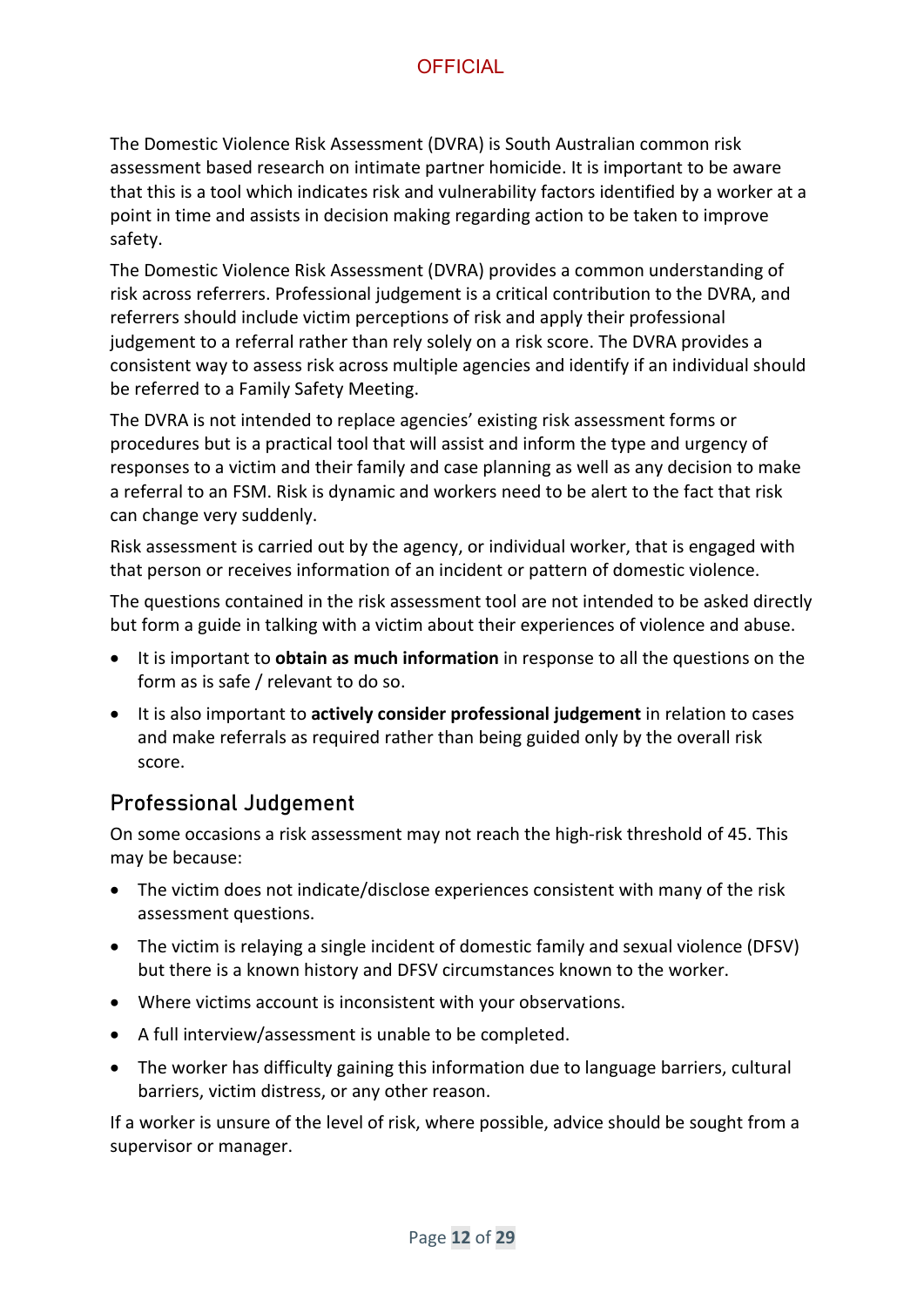If a worker believes that the risk score does not reflect the case's true risk level the worker can exercise professional judgement to refer to an FSM.

The Domestic Violence Risk Assessment (DVRA) should not be used as the sole basis for safety planning, but rather in conjunction with other information about the person and their situation. It is important to listen to the victim's experiences of violence and abuse and to take in to account their own assessment of risk and safety.

## <span id="page-12-0"></span>**Maintaining confidentiality and safety**

When the perpetrator feels under scrutiny or pressure, violence and efforts at collusion can escalate. It is critical that the person at risk can confidentiality seek information, advice, and support for domestic violence related issues. It is important that there is no risk that the perpetrator or their friends, families, associates, or workers become aware of the at-risk person's disclosure.

Care should be taken to avoid exposing the victim to any situation where they may be further abused, controlled, or manipulated by the perpetrator.

The interests of the person at risk and the perpetrator of domestic violence are different and it is generally regarded as good practice for different workers, teams, or agencies to deal with victims and with perpetrators separately to avoid any collusion with the perpetrator or any real or perceived conflict of interest. This can be particularly relevant in small communities.

Where possible, the same worker/team should not see both the victim and the perpetrator

## <span id="page-12-1"></span>**Referral**

- 1. The Portal provides online access to the Domestic Violence Risk Assessment (DVRA). Completion of this risk assessment is the first step towards making a referral to the FSM. Should the risk score be calculated as **high (45 or over)** the referrer will be prompted to complete and submit a referral to the Family Safety Meeting.
- 2. If the risk score is **below 45** but the referrer considers the person is at high risk of serious injury or death, they can elect to exercise their professional judgement and continue to complete and submit a referral.
- 3. Should the referrer consider the risk is standard or moderate, they will be able to save the DVRA as a draft in the Portal. This can be edited later to continue to the referral process should the person's risk level increase.

#### What constitutes a high-risk referral?

All agencies should review the list of risk factors on the Domestic Violence Risk Assessment (DVRA) and identify what information their agency holds about any of the risk indicators**.** It is important that referrals to Family Safety Meetings meet a high-risk determination as indicated above.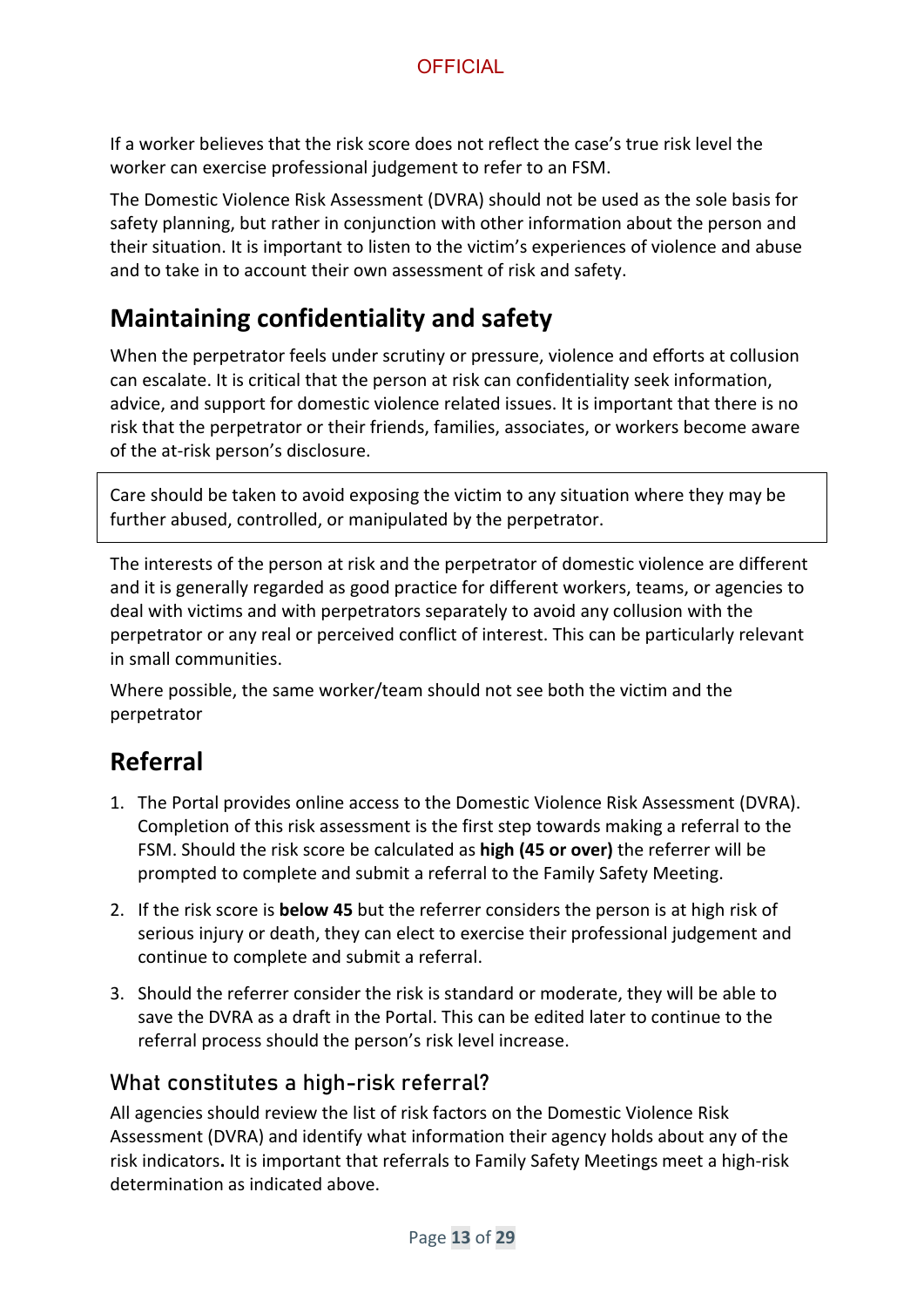If a case is not currently assessed as high-risk, the victim should still be supported by the agency worker and (where necessary) be referred to appropriate services. Local SAPOL Family Violence Officers can be notified of any standard or medium risk domestic violence victims through other means of communication as necessary. Workers are encouraged to telephone and talk to SAPOL staff, as appropriate, regarding victims of domestic violence that do not meet the high-risk threshold required to be referred to an FSM.

#### Family safety referral through the Portal

Once the user has completed the online Domestic Violence Risk Assessment (DVRA) and a level of risk requiring a multi-agency response is established, the next requirement is to make a referral. The worker will need to complete and submit the Family Safety Framework (FSF) Referral via the Portal.

If the completed risk assessment calculates a risk score of 45 or over the user will be prompted to continue to complete the referral to the FSM. If the score is under 45 the user can continue to complete a referral complimented by their **professional judgment.**

When completing the referral online the referrer will be asked to provide the following information:

- Offender Details (if known)
- Children Details (if known)
- Other Household Members (If known)
- Reasons for referral
- Background and risk Issues
- Identify if the person being referred is aware of the FSM referral
- Identify if the person being referred has given consent (or not) for the referral
- If consent has not been given, you will be asked to explain why this isn't possible.
- Indicating if a Cultural Consultant been involved (or not) in the process
- Indicating if a Disability Consultant been involved (or not) in the process
- Identifying if a Child Protection Notification been made? If yes, any additional details about who by and on what date.

#### Other risk factors categories

To complement the standard Domestic Violence Risk Assessment (DVRA), there are further, **more focussed risk indicators**. These are not mandatory to making a referral, and will not contribute towards risk score, but will assist further assessment by providing nuanced information to the Chair and the FSM members. This will provide more individualised information in terms of additional factors for consideration.

The additional focussed risk considerations are associated with the following: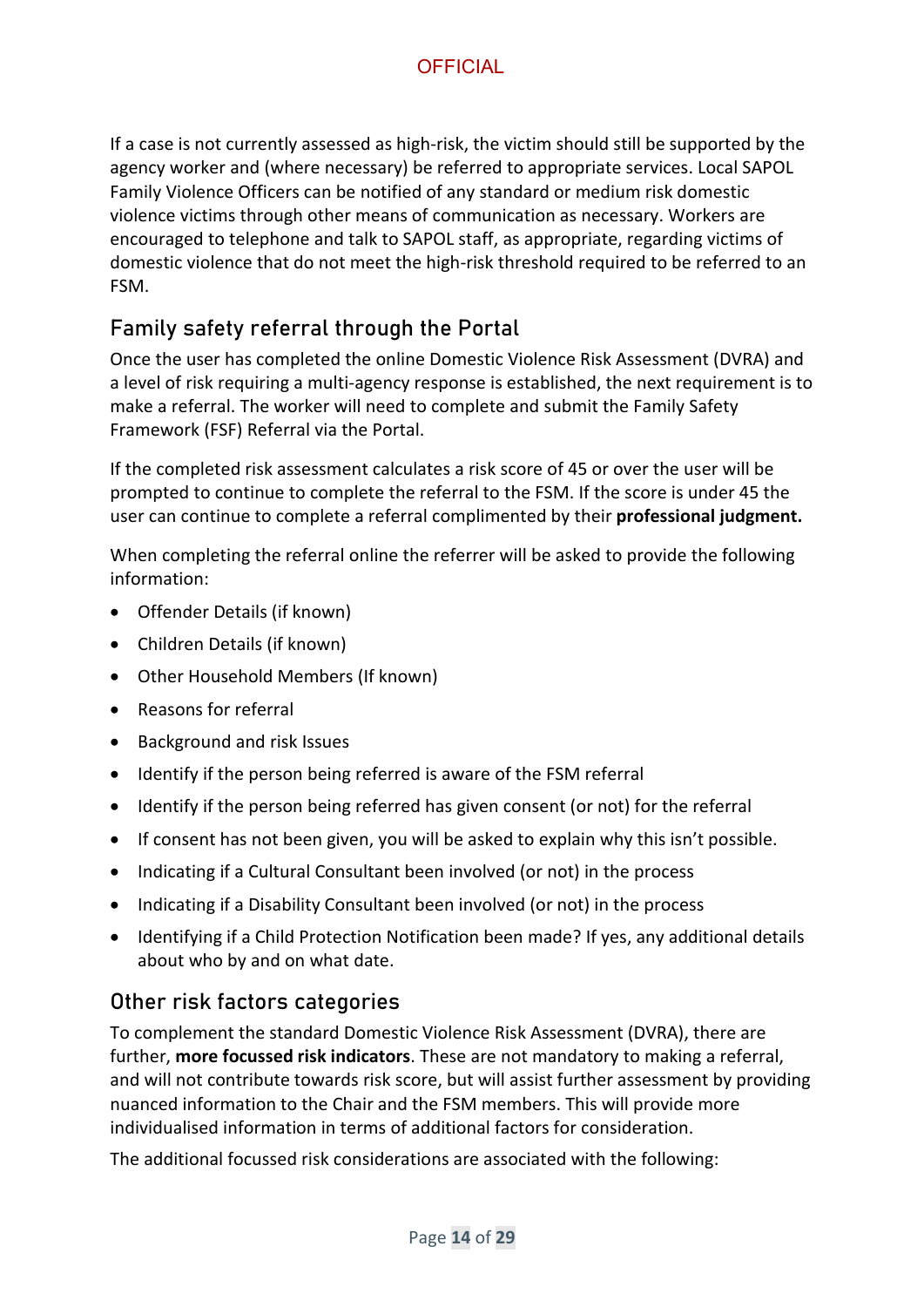- Aboriginal and Torres Strait Islander women
- Culturally and Linguistically Diverse people (CALD)
- Rural and remote locations
- Under 25 years of age
- Disability
- Over 60 years of age
- LGBTIQA+
- Perpetrator.

#### Finalising a referral

Please note:

- 1. A knowledge of the history and dynamics of the relationship, including domestic violence incidents, should be provided as part of the referral. This may include uploading supporting documentation to the Portal as part of the referral process. Answering as many of the Other Risk Factor questions will assist in the assessment of risk and help the FSMs response.
- 2. The Family Safety Framework referral form should contain as much information as is reasonably available regarding:
	- identifying details (names, dates of birth, addresses, contact phone numbers for all individuals on the referral)
	- the nature of safety concerns
	- presenting high-risk indicators
	- agency involvement
	- recent safety planning.

#### Submitting the risk assessment and referral online

#### Registered Portal User

Click submit at the end of the referral and it will be submitted to the Chair of the FSM for consideration. You will receive an email confirming your submission.

You may receive an email request to provide additional information to support SAPOL's assessment of the referral.

You will be notified of the outcome of your referral via your registered email address.

#### Guest User

If you are completing the referral online as a guest you will need to make sure you have verified your email address. Once verified you will be able to click submit, and your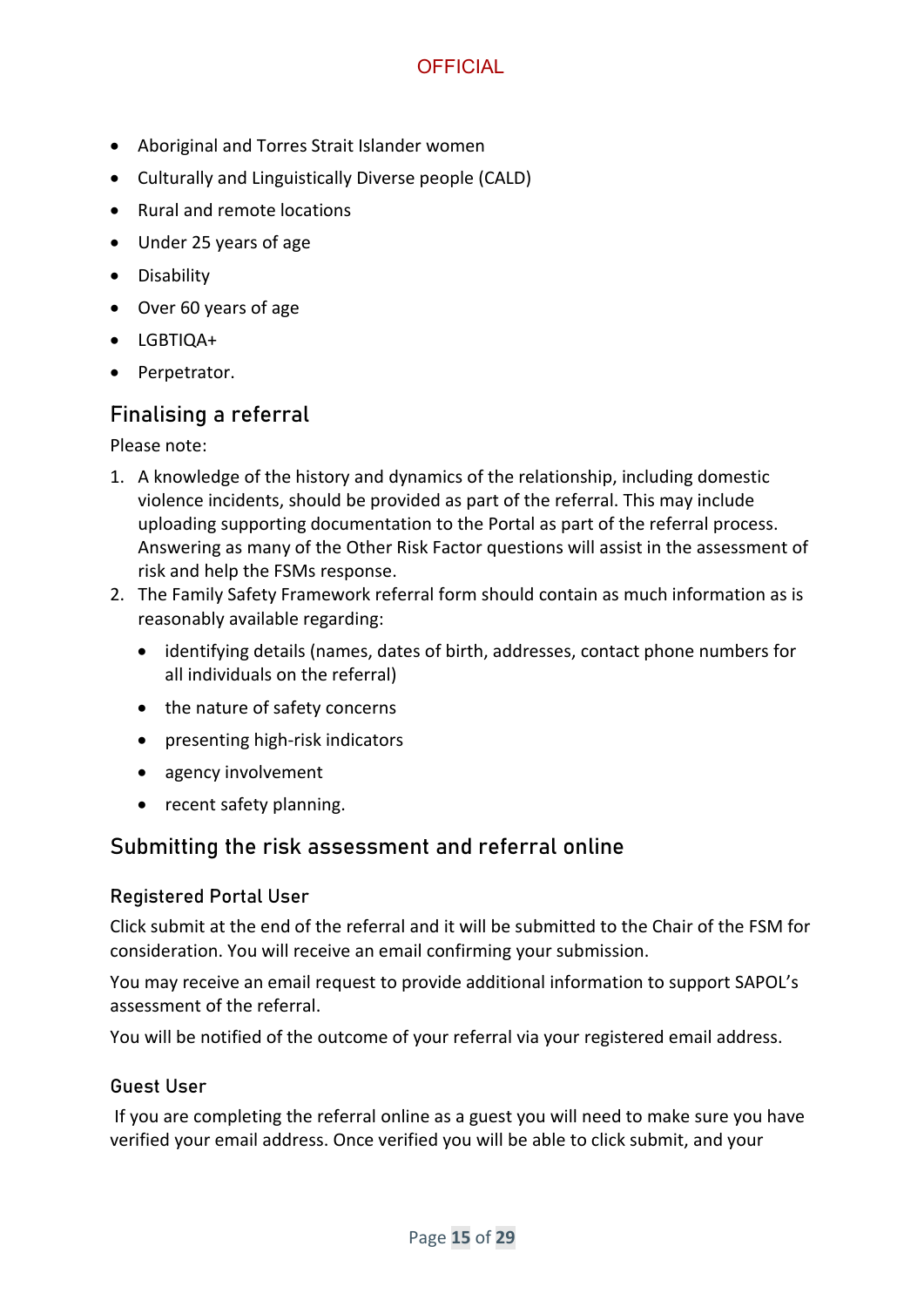referral will be submitted to the Chair of the FSM for consideration. You will receive an email confirming your submission.

You may receive an email request to provide additional information to support SAPOL's assessment of the referral.

You will be notified of the outcome of your referral via the email address provided.

#### If a case is not assessed as high risk

The purpose of the FSM and the permission to share information is based on the assessment of risk of harm to the client and/or their children.

If the client is not assessed as at high risk of harm following a risk assessment and professional judgement, then workers should follow their own agency procedures / policies and ensure that the victim receives any services and support which they need.

## <span id="page-15-0"></span>**The Family Safety Meeting**

## <span id="page-15-1"></span>**The Family Safety Meeting (FSM)**

The FSM is a regular, formal meeting to facilitate the development of a multi-agency **Positive Action Plan** to mitigate high risk and increase the safety of clients experiencing domestic and family violence. The purpose is for agencies to share information so that a comprehensive picture of a client's risk can be established, and then jointly constructing a Positive Action Plan which uses resources and professional services and support to reduce risk, increase safety and support the client. FSMs are scheduled to be held fortnightly and can be held sooner if a case requires emergency attention.

The FSM is a multi-agency function and has key government and non- government agencies represented. Each agency FSM representative at a meeting will be required to identify what their service can do to enhance the safety of a family and prioritise actions and support plans.

Each Family Safety Meeting (FSM) representative will contribute information their agency has relating to the victim. This will result in a comprehensive, up-to-date picture of a victim's situation. Information shared also includes the circumstances of the perpetrator and the risk associated with his actions. In sharing and combining this information, the FSM will comprehensively assess the person's situation and develop strategies to maximise their safety. The victim does not attend the meeting, nor does the perpetrator.

From the initial meeting and development of a Positive Action Plan, cases are subject to ongoing review and risk management assessment at the FSM until the high risk has been mitigated. A case may be on the FSM agenda for a number of meetings to mitigate risk to a level that can be acceptably managed without a multi-agency approach.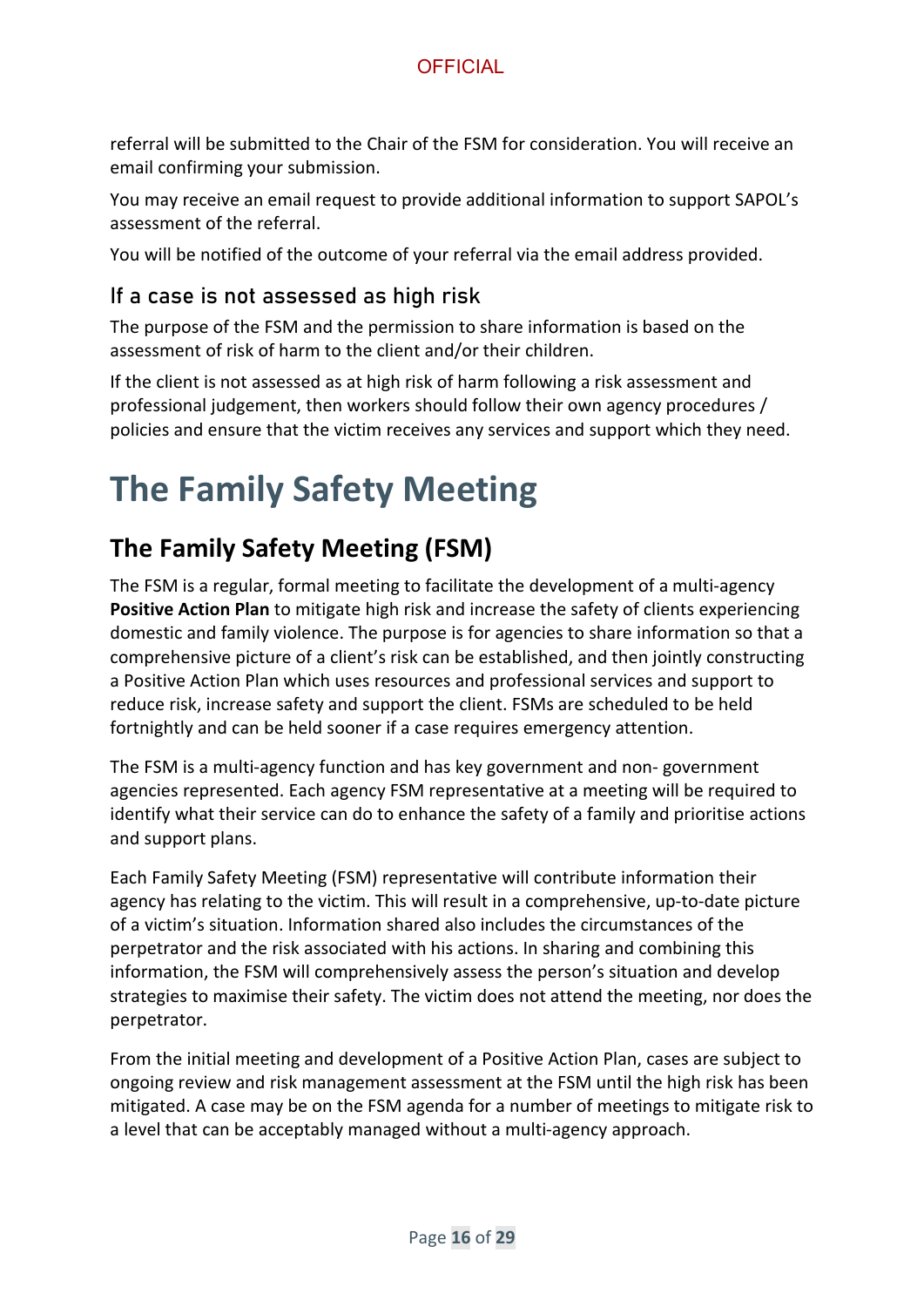Agencies have responsibility to undertake actions that are assigned to them at the FSM. Responsibility is not transferred to the FSM. This means each agency representative is accountable to their own agency for that client and to the FSM for completing actions. The role of the FSM is to facilitate, monitor and enable effective information sharing to determine and assign appropriate client-centred actions to increase the safety of the victim and their family.

The FSM is not intended to replace internal organisational procedures regarding safety and risk. The FSM actions complement usual agency work with clients. Each organisation is responsible for adhering to their own organisational procedures prior to attending the FSM in relation to high-risk cases. This includes maintaining agency records and appropriate documentation and complying with reporting requirements.

## <span id="page-16-0"></span>**Developing a Positive Action Plan**

Only accurate information that is directly relevant to the safety of the victim and/or their children should be shared by the attending agencies. This falls into 4 main categories:

- 1. Basic demographic information including any pseudonyms used and whether there are any children and their ages.
- 2. Information on key risk including, where appropriate, professional knowledge, assessment and judgement on the risks faced.
- 3. Any relevant history of domestic violence or other associated behaviour (child abuse, sexual assault) by the perpetrator or victim.
- 4. The 'voice' of the victim. This may be provided by an agency working directly with the victim. Referrers may request, or be invited, to attend the FSM to speak to their experience with the family.

Information sharing at Family Safety Meetings is strictly limited to the aims of the meeting. This is stated in the user agreement which must be agreed to prior to joining an FSM. Information gained at the meeting must not be used for other purposes without reference to and approval from the person/agency that originally supplied it.

#### Positive actions to decrease risk

Examples of FSM agency actions include:

- Information checks
- Domestic Violence Services support/liaison
- SAPOL actions, safety plans, Intervention Orders, warrants, advising victim re police bail and court outcomes and dates
- Joint visits, for example SAPOL and Domestic Violence Services
- Liaison with school staff regarding children's safety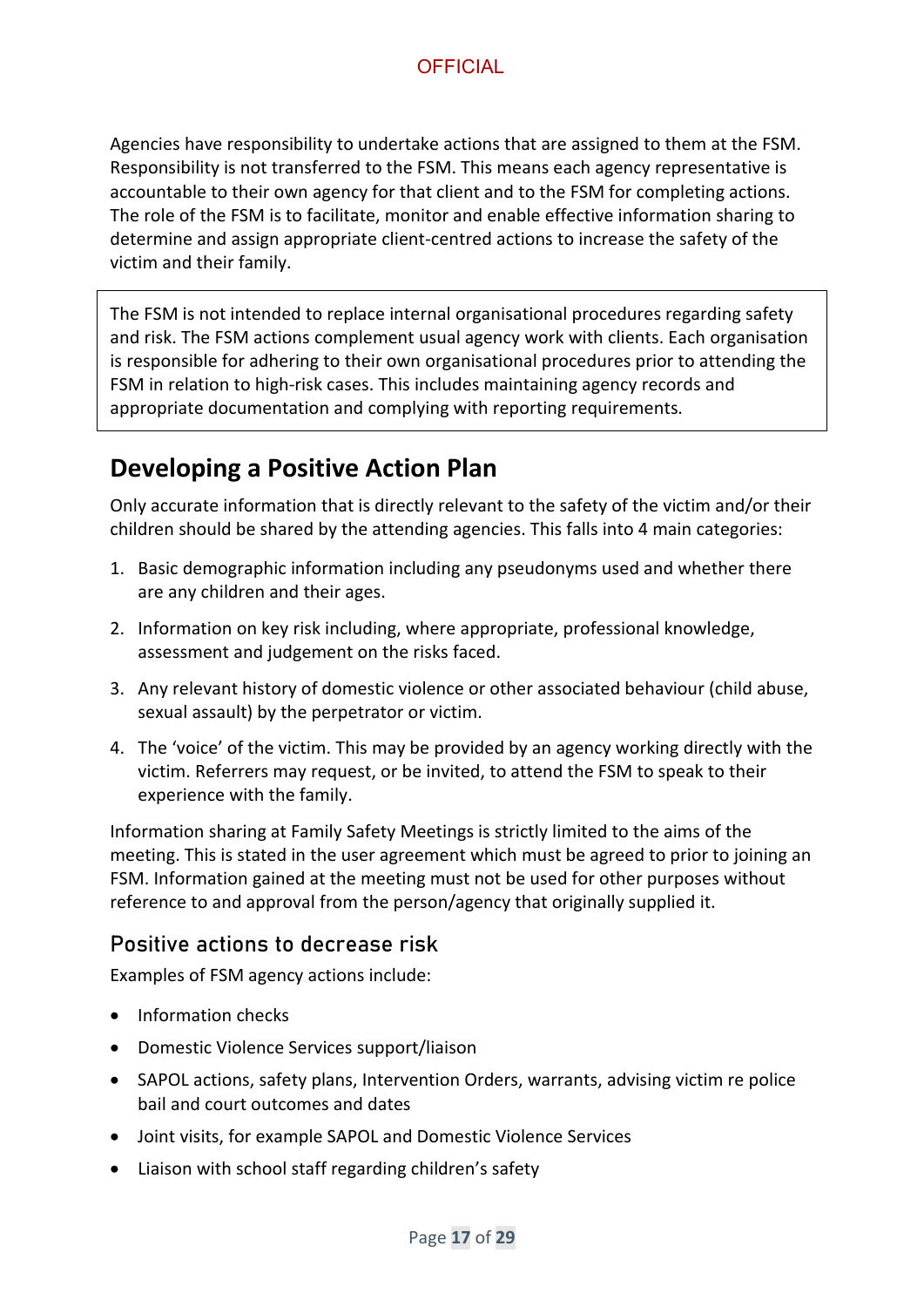- Monitoring of bail conditions, prison status checks
- Flagging of high risk on any client systems and records
- Housing needs assessment, bond assistance
- Provision of home safety audits, security screens and duress alarms
- Mental health, drug/alcohol assessments and referral.

## <span id="page-17-0"></span>**Information sharing**

## <span id="page-17-1"></span>**Privacy Committee support**

The Privacy Committee of South Australia oversees the administration of the Information Privacy Principles and has supported the sharing of information to prevent or lessen a serious threat to the life or health of victims of domestic violence and their families. This is supported by the Information Sharing Guidelines.

### <span id="page-17-2"></span>**Information Sharing Guidelines**

Information sharing through the Family Safety Framework (the Framework) is supported by the Family Safety Framework Information Sharing Protocol **(Information Sharing Protocol) (Appendix 9), the Information Sharing Guidelines and the Privacy Committee**.

Family Safety Meeting representatives should be familiar with and consider their agency's policy and/or procedure regarding the use or activation of the Information Sharing Guidelines.

The Information Sharing Guidelines (ISGs) provide a mechanism for information sharing between agencies when it is believed a person is at risk of significant harm and adverse outcomes can be expected unless appropriate services are provided. The ISGs apply for both government and non-government organisations.

A PDF copy of the ISGs can be found at: https://www.dpc.sa.gov.au/ data/assets/pdf file/0009/45396/Information-Sharing-[Guidelines.pdf](https://www.dpc.sa.gov.au/__data/assets/pdf_file/0009/45396/Information-Sharing-Guidelines.pdf) (PDF 1.5 MB)

#### When can/should you share information in relation to the Framework?

If you have identified a threat to safety and wellbeing where a person or their children is at risk of harm, the first step is to assess risk using the Domestic Violence Risk Assessment (DVRA) and continue to a referral to the FSM as appropriate.

A client's informed consent to share information must be sought in all situations where it is **considered reasonable and practicable to do so**.

The primary concern is the client's safety. As such, consent is not a requirement for referral to the FSM.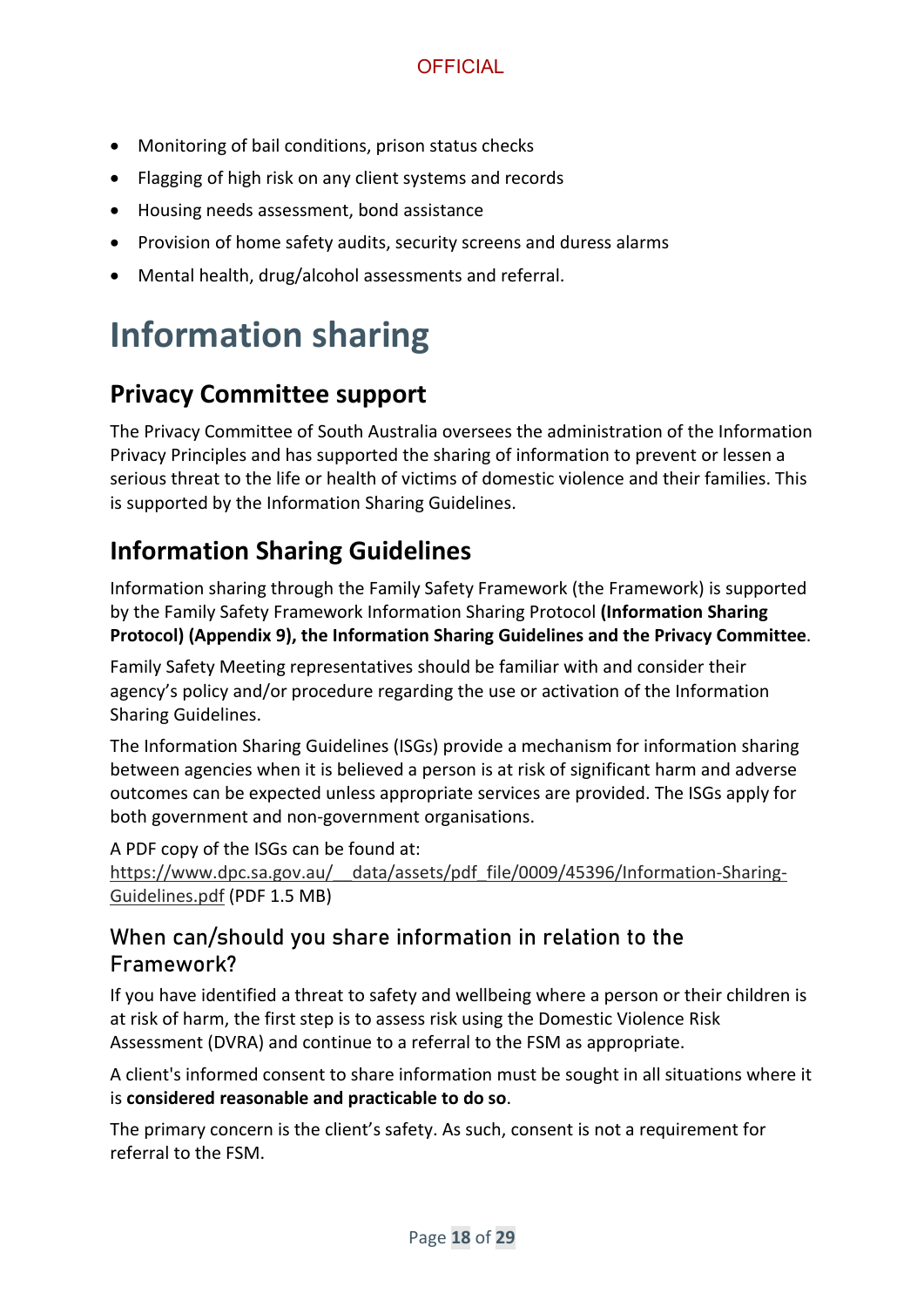If you are not able to seek consent, consent is not given, or it would be unsafe to seek consent, the Information Sharing Guidelines enable information to be shared.

If there is a threat to safety and wellbeing of a person and you do not have consent to share information, please refer to the Information Sharing Guidelines and/or speak with your manager or an appropriate person.

Remember that if there are mandatory child protection notifications processes in place and workers are legally mandated to adhere to them.

#### Sharing Information to support an FSM to provide a multi-agency response and develop a Positive Action Plan

Agencies authorise workers to participate in the Framework and the Family Safety Meeting. This supports a worker's role related to information sharing when there is high risk.

In order to undertake a multi-agency response and develop a Positive Action Plan for a victim and their children, the other agencies at the FSM need to know information from each agency. FSM representatives must be specific in the information that they provide the other agencies, and it must be related to the identified risk to safety of an individual or family.

### <span id="page-18-0"></span>**Consent to share information**Error! Bookmark not defined.

Gaining consent is a critical part of any process in deciding to share information. With consent you can disclose information.

### <span id="page-18-1"></span>**Not having consent to share information**

If an FSM representative does not have the victim's consent to share information, it is important to consider what might occur should information not be disclosed.

If an agency/worker considers that the victim and/or their children are at risk of significant harm, then they need to disclose their concerns regarding risk and share information.

If a worker is unsure, they should first speak with their supervisor or line manager and consult the ISGs.

If the worker is still unsure, they can contact the FSM Chair in the region for further clarification in relation to the risk assessment.

It is important to ask for consent. However, if a worker has serious concerns for the victim's safety or that of other family members, it is best practice to tell the person at risk that information may be shared, even without their consent. Workers should explain what they will share and why.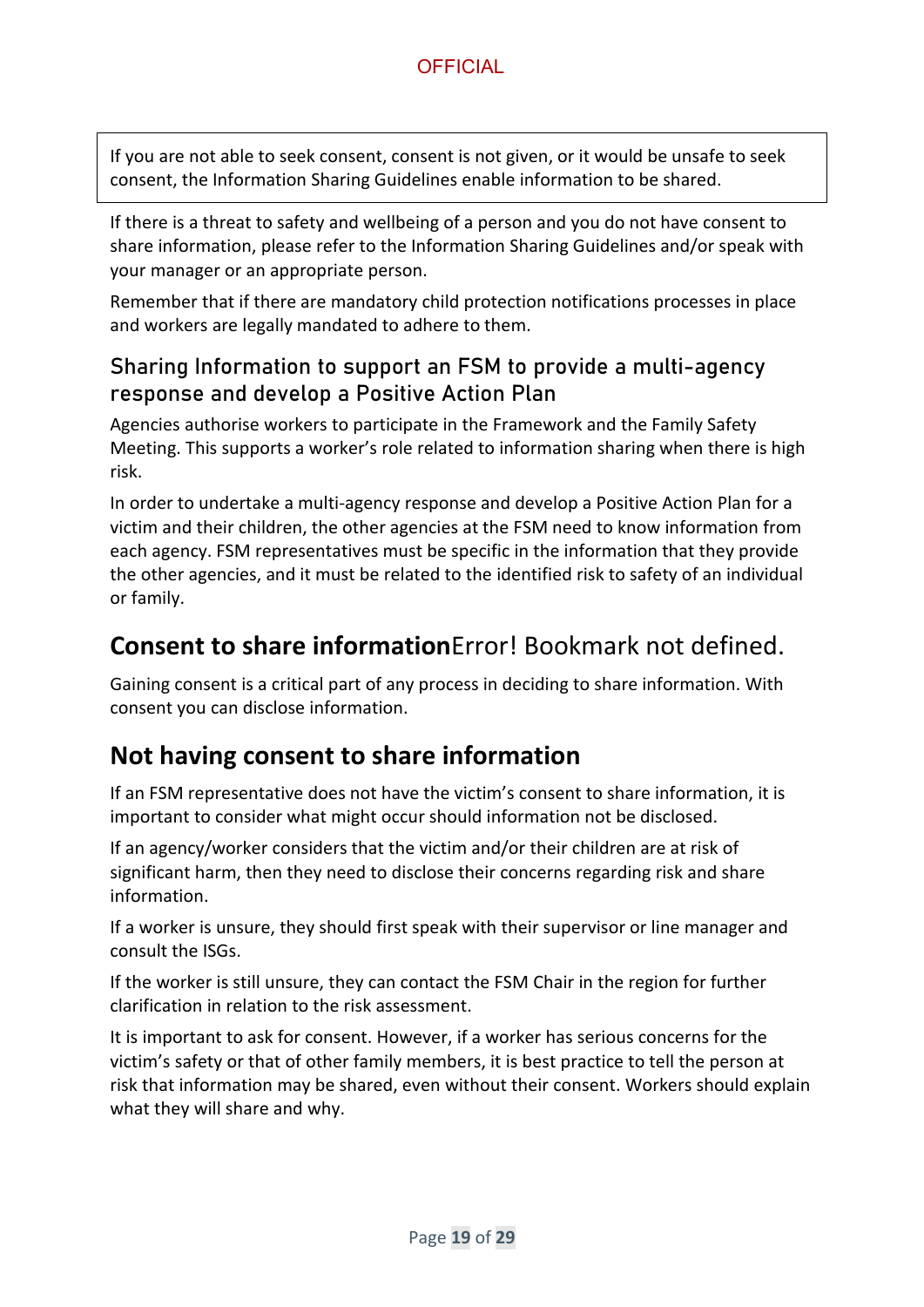## <span id="page-19-0"></span>**Ensuring the victim understands that you will be sharing information**

Where possible, it is important that the victim is provided information regarding their risk and that their information will be shared at a Family Safety Meeting (FSM).

#### Checklist for use when sharing information without consent

If a worker has come to the decision that the client's case should be taken to a Family Safety Meeting but has not received consent, they must record that decision and the reasons for making it during the referral process. These are always very difficult decisions and ones where the worker may be concerned about the impact that they will have on the trust that the client has placed in them.

It is important for a worker to inform the client of the following:

- That they have serious concerns for their safety
- That they will be recommending their case to the FSM
- That they will be sharing information with the range of agencies attending the FSM
- That they will only be sharing information that is relevant to their risk status and that would contribute to collaborative action in the reduction of that risk for them and their children; and
- Inform their client of the potential outcomes of this meeting.

Once a worker has attended an FSM they should contact the client, only if it is safe to do so, and inform them of the outcomes of the meeting and any immediate interventions.

#### Can telling the client increase their risk?

In some instances, telling the client that the worker is going to share the information that they are at high risk can jeopardise their safety. It is important to remember the key issue here is for the perpetrator not to be aware of any impending interventions. If the perpetrator is aware, this may result in an escalation of violence or the sabotaging of interventions or help seeking.

#### Record keeping in relation to information sharing

Agency workers should follow their own agencies policy and procedure in relation to recording this decision.

## <span id="page-19-1"></span>**Roles of agencies**

## <span id="page-19-2"></span>**Role of SAPOL (Family Safety Meeting Chair)**

Within each region the SAPOL representative is responsible for the management of referrals, coordination and chairing of the Family Safety Meeting (FSM). Where possible, this role of Chair is to be filled by the Officer in Charge, Child and Family Investigation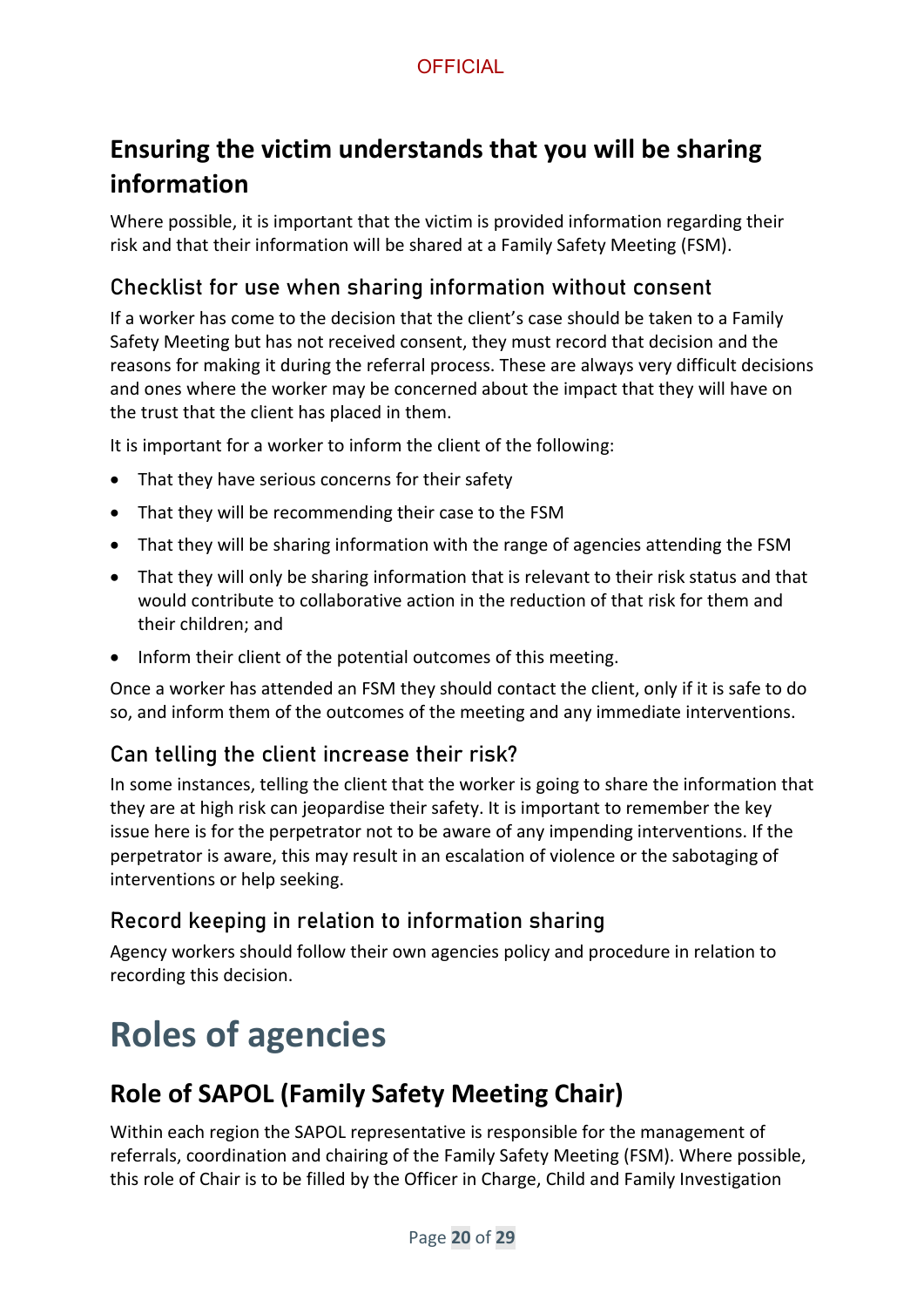Sections in metropolitan Districts. In country regions, the responsibility rests with the Officer in Charge of the local Criminal Investigation Branch (CIB) or their delegate, which is generally the Family Violence Intervention Officer. All referrals are submitted through the Portal to the relevant SAPOL representative or Chair.

#### Receiving and processing referrals

- Receive a notification of new referrals by secure email sent through the Family Safety Portal.
- On receipt of a new referral the chair or responsible SAPOL Officer will be responsible for considering the referral and determine a course of action:
	- a) accept the referral onto the FSM (which will trigger an email to the referrer informing them of this)
	- b) transfer the referral to the appropriate FSM region
	- c) request further information from the referrer
	- d) not accept the referral requiring a rationale to be provided (which will be included in the email notification to the referrer)

#### Assessing Referrals

- This assessment is to ensure that referrals for victims to the FSF are appropriate, in that they are:
	- experiencing domestic, family or sexual violence which is assessed as high risk and where the risk of serious harm is ongoing and/or escalating and judged as likely to occur soon, and
	- where additional collaborative and informed responses (through the work done at the Family Safety Meeting) is required to mitigate and reduce risk and harm.

#### Where a referral is not accepted

- A referral may not meet the required threshold for a number of reasons. Considerations for non-progression of a referral onto a FSM may include:
	- Several agencies are known to be currently involved and are providing protection against further harm which has served to significantly reduce risk.
	- That the DVRA has been incorrectly completed.
- Where a referral is not accepted on to the FSM agenda, a rationale must be provided to the referrer indicating why (this will be included in the return email generated by the Portal). This is critical as the referrer will then remain responsible for managing the identified risk without the information sharing and support of a multi-agency response. The rationale regarding the non-acceptance of the referral will contribute to that referrer developing safety mitigation plans in the community.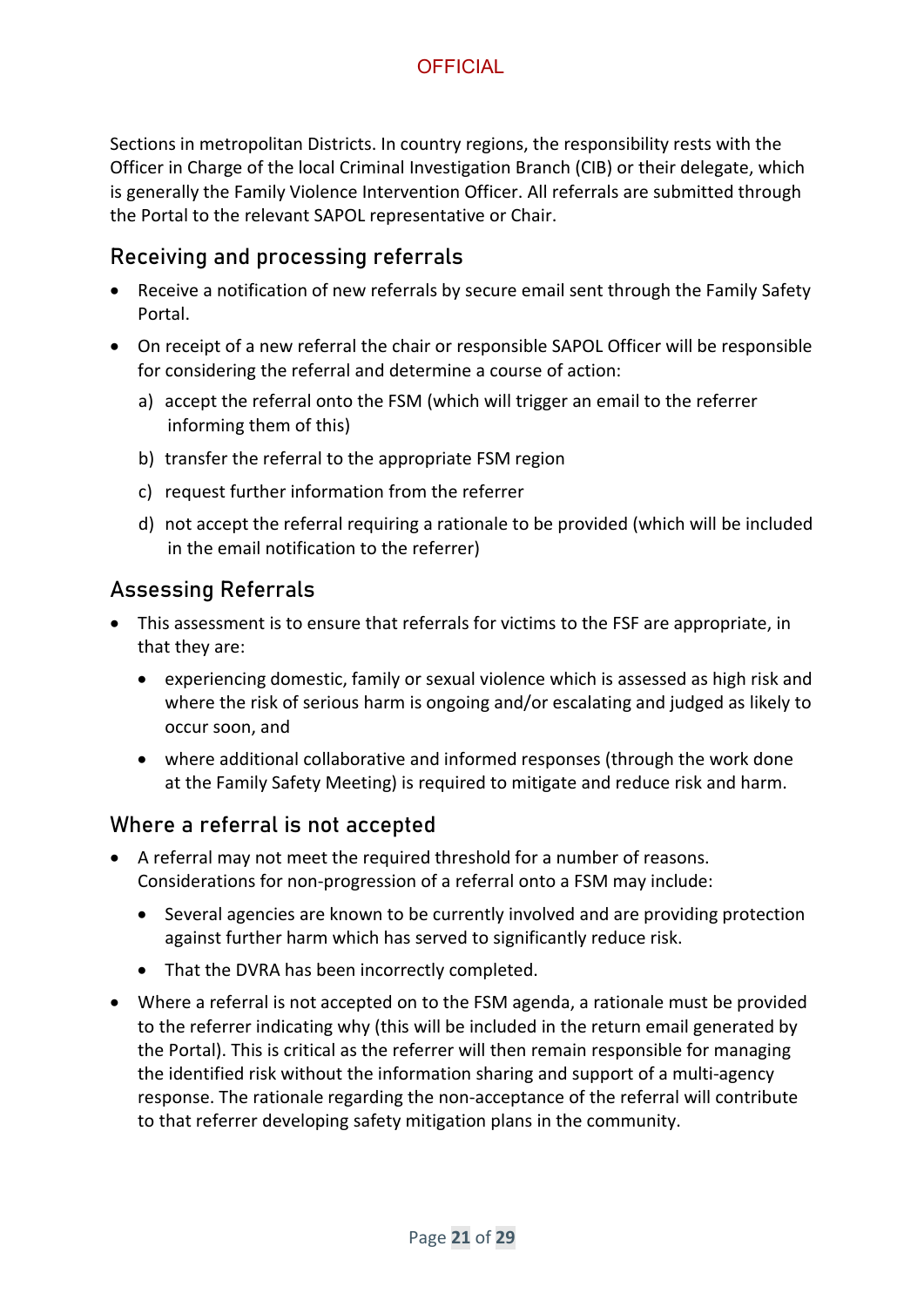#### If the referrer wishes to discuss the decision

- If the referrer wishes to discuss the decision not to include the referral as high risk, the referrer should contact the relevant FSM Chair. If a referrer is unsure of who the FSM Chair is for the relevant region, they can contact the relevant [SAPOL Child and](mailto:SAPOL%20Child%20and%20family%20Investigation%20Section)  [family Investigation Section o](mailto:SAPOL%20Child%20and%20family%20Investigation%20Section)r [DHSFamilySafetyPortal@sa.gov.au.](mailto:DHSFamilySafetyPortal@sa.gov.au)
- Should there still be uncertainty about the status of the referral, the relevant SAPOL Chair will instruct the referrer to upload the referral as a new referral to the region through the Portal and will accept the referral onto the meeting for the Family Safety Meeting representatives to decide whether the case meets the threshold for an FSM. In comments when accepting the referral, the SAPOL officer should note that acceptance and management of the referral needs to be decided by FSM representatives.

#### Family Safety Meeting

- Chair the FSM according to the run sheet.
- Approve any proposed actions agreed to by the FSM representatives.
- Add and approve actions agreed to by the FSM representatives to another agency if that agency does not have a representative at that meeting.
- Review actions agreed at the last FSM and make note of any outstanding actions.
- Summarise actions at the end of each case discussion and ensure that all agencies are clear on new actions agreed upon for follow up.
- Review each case on the FSM and seek agreement from the representatives at that meeting to determine if the case should continue on the FSM or if it should be closed (removed from the FSM).
- Following agreement from FSM representatives, close any cases and document the reasons for closure.
- Complete and forward any completed Court Information Forms (CIF) to the relevant Prosecution Section for inclusion with a victim's prosecution file. CIFs should be completed if a Family Safety Meeting identifies specific safety concerns which should be brought to the attention of a presiding magistrate.
- Notify FSM representatives when the meeting record will be closed to ensure that all FSM representatives have updated all relevant case notes and action details including adding any new actions agreed on at the meeting.
- Record any other business including details of attendance at the FSM by students or other authorised visitors.
- Close the meeting. This will then generate a meeting report that can be downloaded by all FSM representatives from the Portal.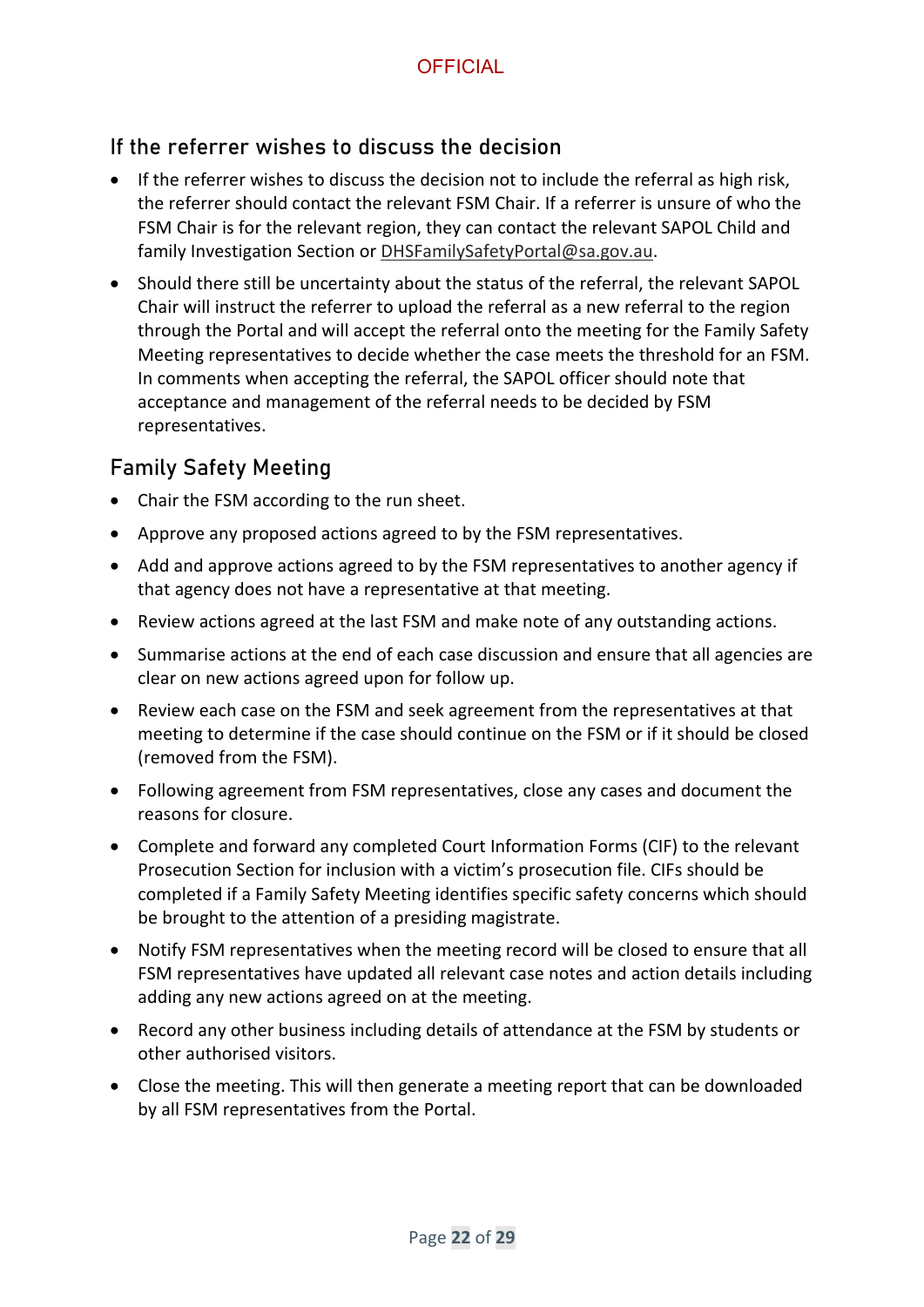## <span id="page-22-0"></span>**Role of Office for Women (Administration)**

The Department of Human Services (DHS) Office for Women are both the administrators of the Family Safety Meetings and the Policy holders of the Family Safety Framework. Their administrative responsibilities include:

#### General Operations

- Ensuring that the Family Safety Portal is fully operational and functional for the effective administration of the FSMs.
- Provide training, support, and instructional materials on how to use the portal for FSM representatives, proxies, and chairs.
- Facilitate technical support for the portal.
- Support the FSMs to continue to operate if there are any technical issues affecting the normal operation of the portal.
- Investigate and ensure that all referrals submitted to an "unknown" FSM region are appropriately allocated to the relevant FSM for review and assessment by the Chair.
- Ensure that after each of the 17 FSMs is held each fortnight a meeting report is saved to the DHS secure records management system (Objective).

#### **Security**

- Vet and action all applications for new representatives, proxies, or chairs to each of the 17 FSMs.
- Run regular audits of the FSM membership and remove access for representatives, proxies or chairs who no longer require it.
- Manage and coordinate any security breaches by notifying agencies and suspending accounts where necessary.
- Vet and action any requests for a new agency/service to be added to an FSM.

#### Reporting

- Provide reports to the Ministers, relevant agencies and governance groups as requested, on the operational status of the Framework (including the Portal), as well as to specific regions or individual agencies.
- Provide reports to the coroner or any other legislated body on specific cases that were involved with the Framework.
- Provide security reports to the Chief Executive and/or Minister.
- Provide reports to the FSM Chairs of the 17 meetings on the efficacy of that region including agency engagement.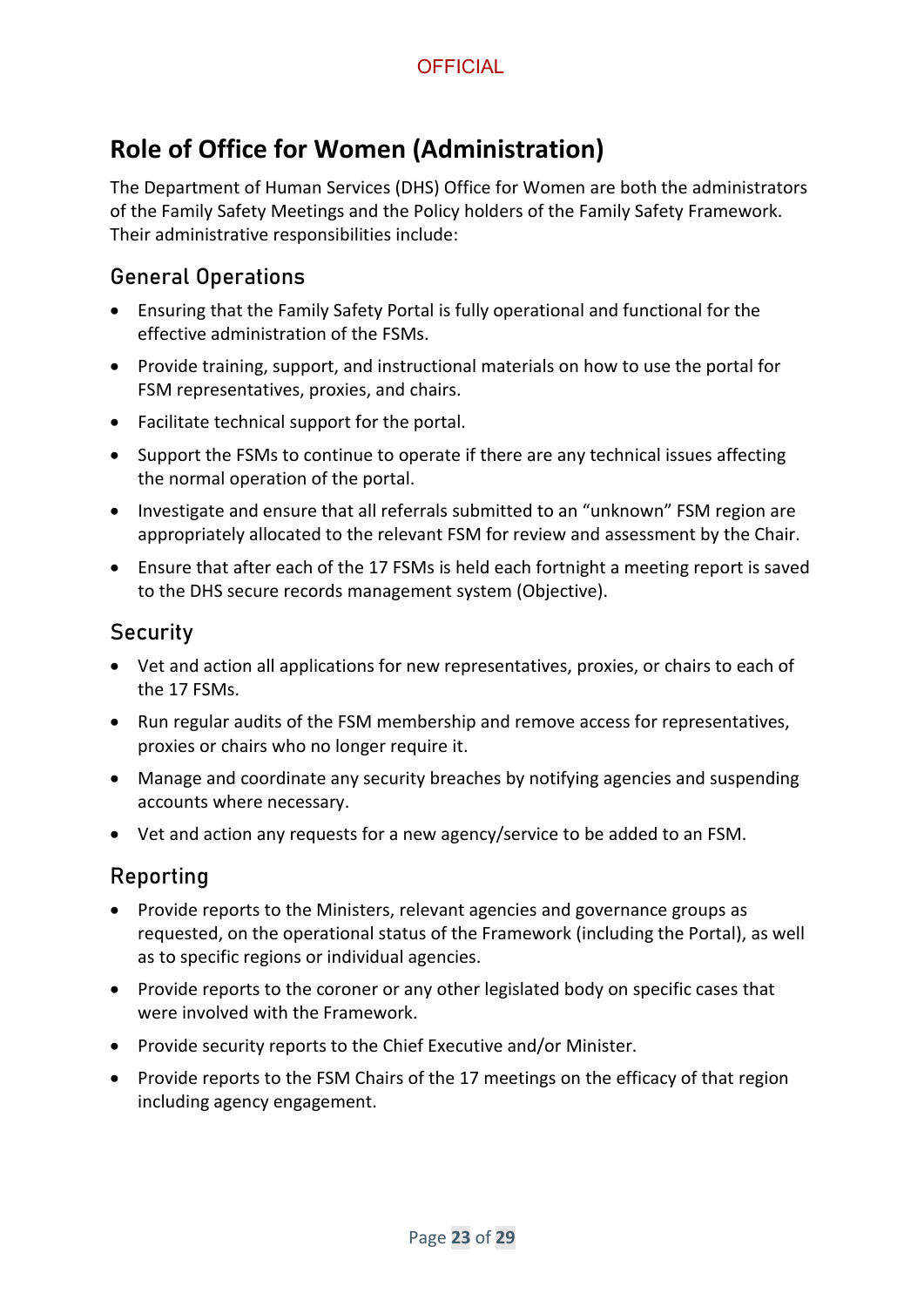### <span id="page-23-0"></span>**Role of FSM agency representatives**

Each Family Safety Meeting agency representative must have the authority within their agency to prioritise the actions that arise from the FSM and to be able to make an immediate commitment of resources to ensure there is a rapid response to high-risk cases.

#### The Agency FSM representatives will:

- Update their agency on the status of the cases on the FSM.
- Gather relevant information from their agency on all referrals on the FSM agenda.
- Update the portal with relevant information on all referrals to the FSM.
- Attend all FSMs and provide a proxy if the representative is unable to attend.
- Attend all FSMs, even if the agency has no prior history of involvement with individuals/cases for consideration.
- Contribute to the discussion and development of a multi-agency Positive Action Plan by proposing actions for that agency, even where there has been no agency involvement in the past.
- Propose, respond, and follow up any designated actions in a timely, efficient manner (RAPID RESPONSE).
- Behave in a respectful manner towards other FSM representatives.

## <span id="page-23-1"></span>**Record Keeping**

All information on the Portal is classified as **'Official: Sensitive Personal Privacy'** and must be stored securely on the Portal to meet those privacy obligations. Each agency, party to the Family Safety Framework, has policies in place to support authorised FSM representatives to comply with the requirements of the Family Safety Portal User Agreement.

The risk of this level of confidential information being breached is a high risk to potential escalation of violence and endangering the lives of women and children.

The responsibility to maintain privacy and confidentiality of this level of sensitive information is paramount. The responsibility sits with DHS as custodian of the Portal and equally with each agency in terms of providing a policy environment which supports representatives to navigate this level of information security.

Each agency is responsible for the development of internal policies and procedures regarding records storage and management that adhere to the requirements of handling information classified as 'Official Sensitive Personal Privacy'.

The responsibility for handling this level of confidential information means that FSM representatives must be aware of and incorporate their participating agency's directives in terms of handling and storing this level of information.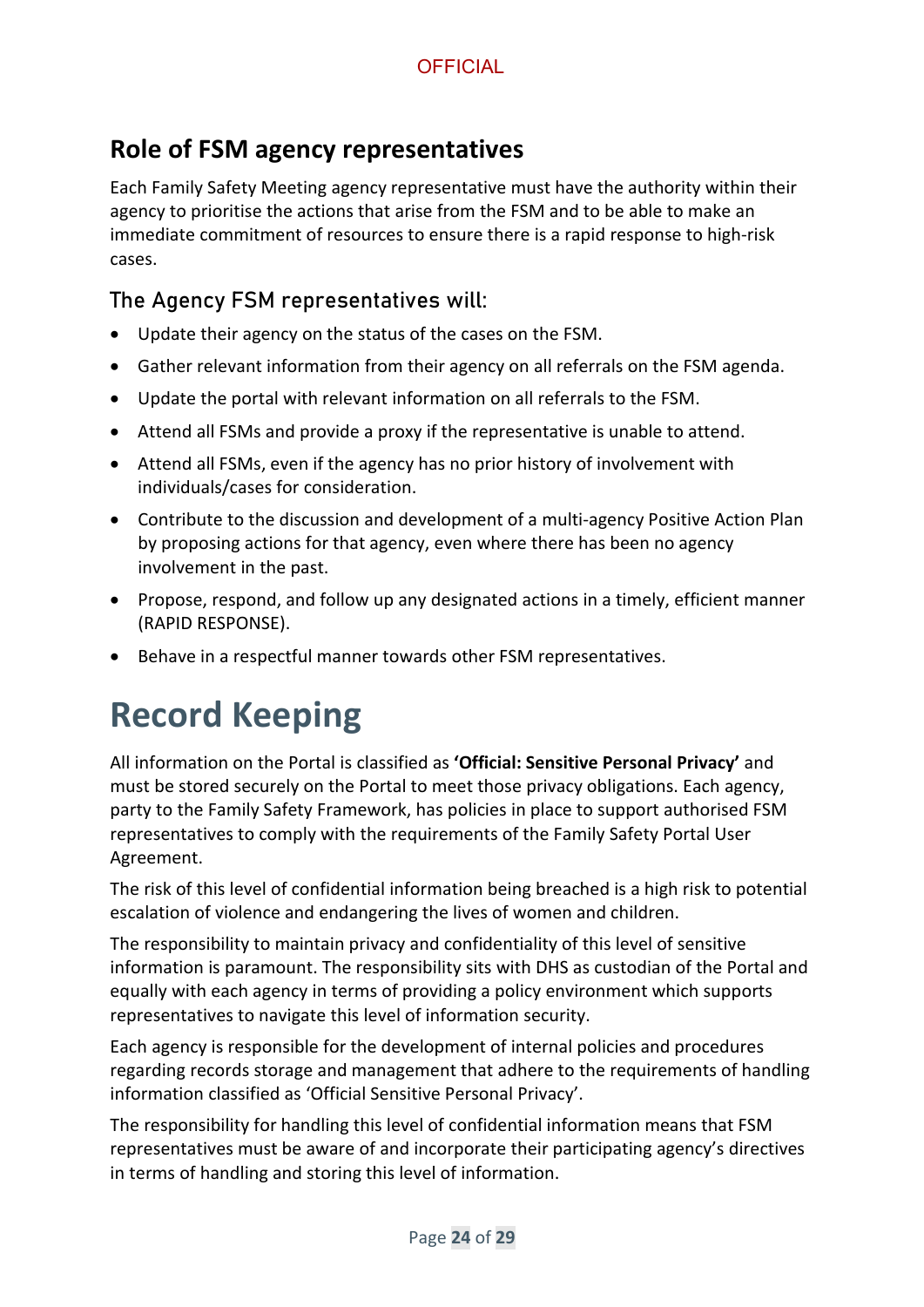FSM representatives are subject to their own agency's policies and procedures in relation to the sharing and storing of information.

### <span id="page-24-0"></span>**Agency record keeping**

It is important that each agency's procedures are followed regarding storage of confidential information concerning clients.

It is an expectation that Family Safety Meeting representatives will be proactive and:

- Follow Agency protocol regarding actions and communications about a client in case notes/ case file.
- Initiate any internal "flagging" on agency databases stating that the individual has been referred to an FSM (whether person at risk, perpetrator, or children).
- Make sure that Domestic Violence Risk Assessment (DVRA), referral and any other information that relates to that client is in their case file.
- Do not store any information that relates to any of the other cases that were presented at the FSM within a client's file. An individual record can be downloaded from the Portal for inclusion in or upload to the client's file.
- If the service does not have a file for a victim whose case is raised at an FSM, but the agency has actions that require priority attention the FSM representative will create a client file for that victim in order for the information to be stored by their agency.
- Once the agency has contacted the victim, a worker will inform them that a client file has been created and then the worker will proceed under usual agency obligations.

## <span id="page-24-1"></span>**Audit, retention, and deletion of information**

- Each agency will undertake to ensure that they will responsibly collect, process, store, and disclose all information for the purposes of the Framework.
- Agencies will ensure that all information held is accurate, relevant, and fit for the purpose for which it is intended.
- Agencies will retain copies of referrals, action plans and minutes for whatever period is in keeping with the agency's client records management guidelines.
- Each agency will be responsible for the safeguarding of information in line with the Information Privacy Principles. When the information is no longer regarded as being relevant, the agency will be responsible for its secure disposal.
- Each agency will be responsible for ensuring that information is only accessed on a need-to-know basis by their staff in line with the user agreement and requirements of the **'Official: Sensitive Information'** classification.
- Case information should only be communicated through the Portal unless the system is not operational, and the FSM representative has received instructions from Office for Women or the FSM Chair to exchange information for the FSM in some other way.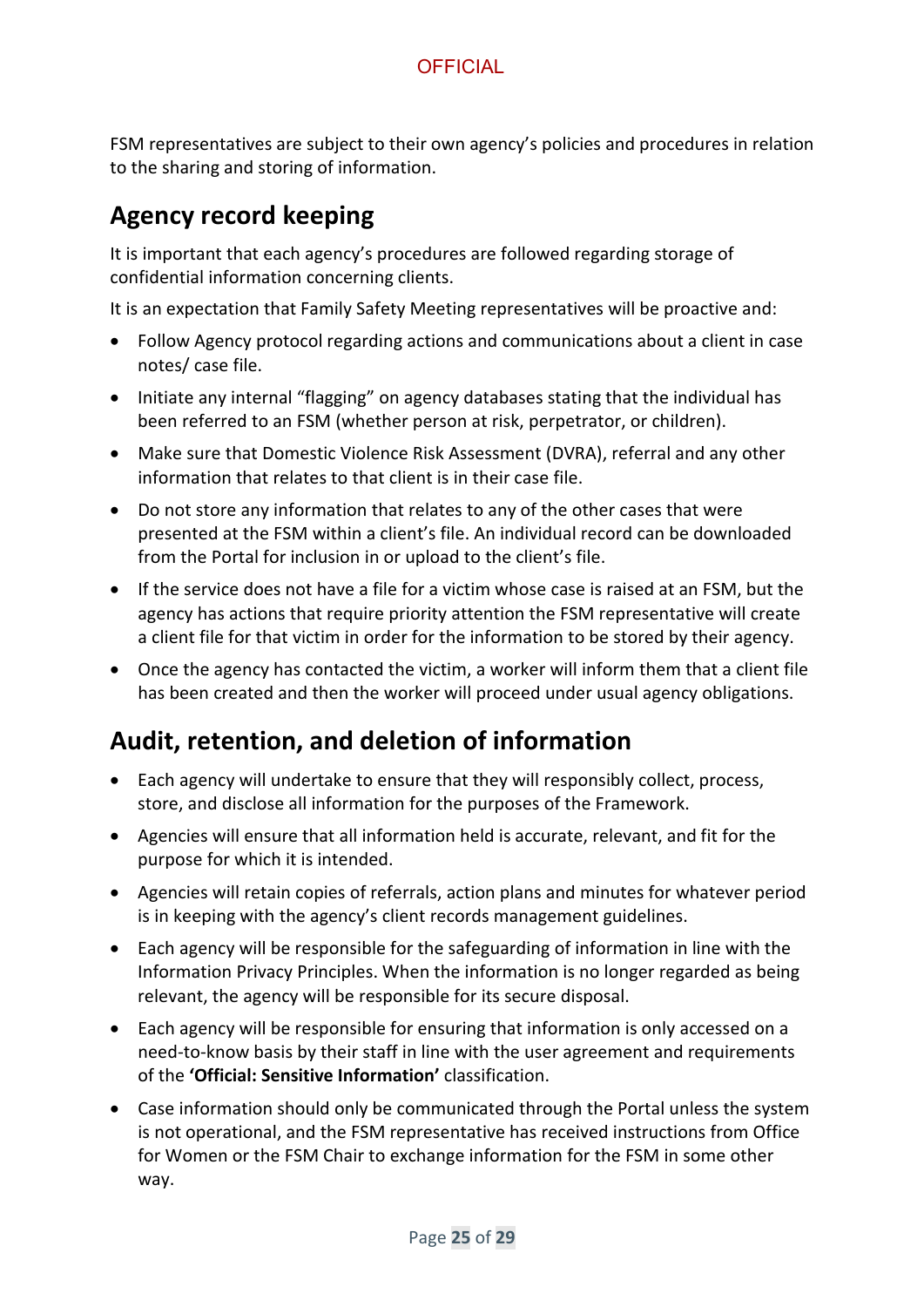## <span id="page-25-0"></span>**Audit of Security**

All information held for the purposes of the Framework must be securely stored in line with the requirements of an Official: Sensitive security classification and the Family Safety Portal User Agreement.

Agencies must regularly conduct audits of their FSM representatives (no less than annually) making sure that only those that require access to the Portal as a representative of that agency are included as a representative of that required region.

It will be the responsibility of each agency to ensure their representatives resign from the FSM when they no longer represent that agency. Agencies should also notify Office for Women when representatives need to be removed that have not removed themselves or if they identify any other security breaches.

## <span id="page-25-1"></span>**Deletion of Information**

Information cannot be edited or deleted from the Portal by users. Should a mistake be made by a representative the following steps should be taken:

- 1. If the mistake is minor and does not impact the ability of the FSM to form an action plan to reduce the risk of harm to the person at risk or their children, a correction should be made to the meeting notes (if the error occurred in meeting notes), contact notes (if the error was contact info) or by putting a comment on the action (if the error was in an action).
- 2. If the error is major (will impact the ability of the FSM to form an action plan) / cannot be rectified by a correction, the representative should email Office for Women at [DHSFamilySafetyPortal@sa.gov.au](mailto:DHSFamilySafetyPortal@sa.gov.au) as soon as possible to ensure that the error is corrected. The representatives should also inform their direct management.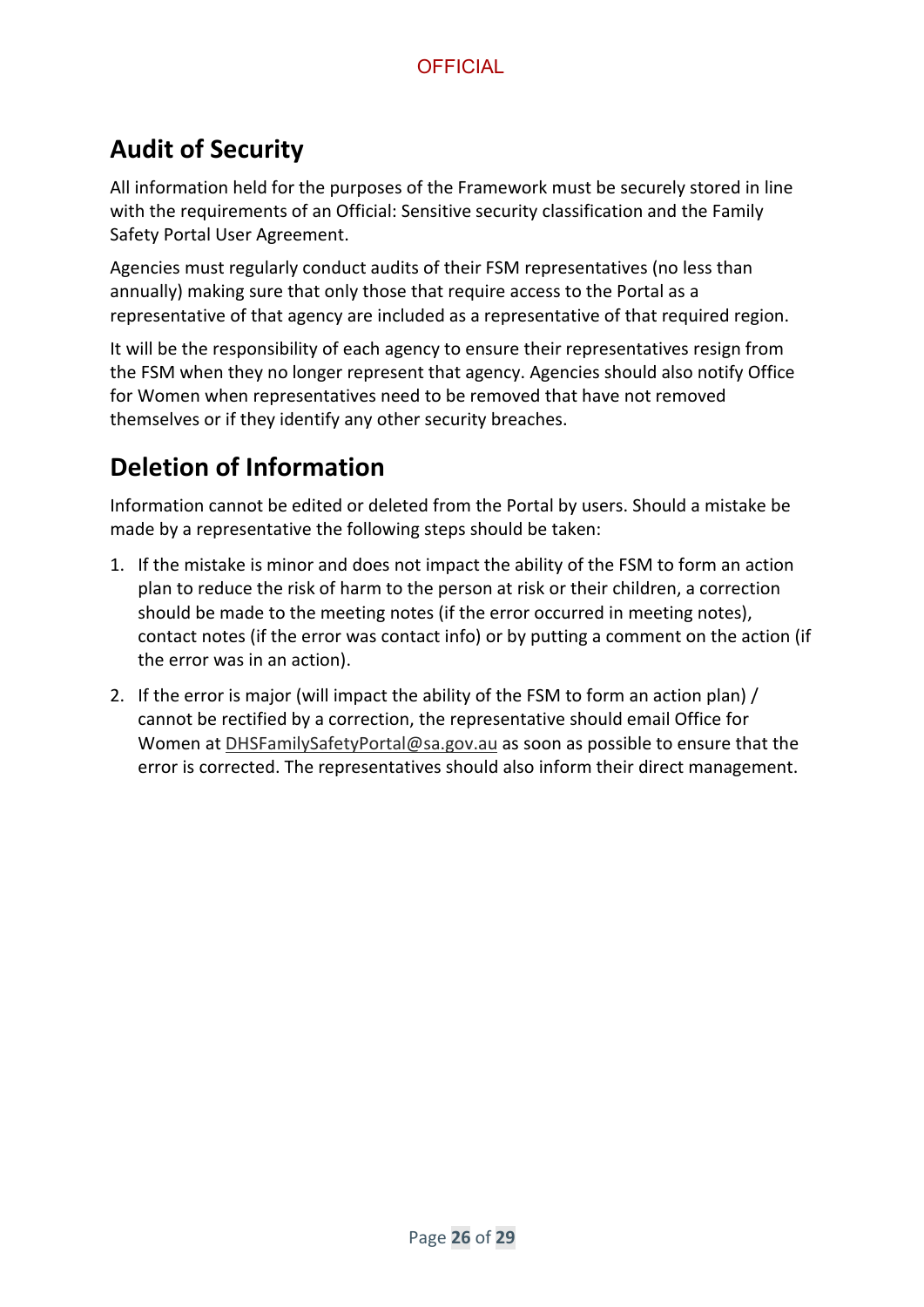## <span id="page-26-0"></span>**Attachment 1: A Guide for workers conducting risk assessments and referrals**

### <span id="page-26-1"></span>**Appropriate environment**

- Create a space where the victim will feel safe and there is privacy.
- Talk with the victim without the perpetrator or any children present (use an interpreter where needed).

## <span id="page-26-2"></span>**When talking to the victim about their experiences of domestic violence…**

- Familiarise yourself with the Domestic Violence Risk Assessment (DVRA) so you can 'talk' through assessment in appropriate language.
- Listen, validate, and believe.
- A good starting point may be to establish the level of fear that a victim is experiencing and their own prediction of what they think the perpetrator might do. Conduct a thorough assessment of risk if they are very fearful for their safety or their children's safety.
- Make efforts so that they feel supported and explain that you are asking for information because you are concerned for their safety. Emphasise the unacceptability of violence.

## <span id="page-26-3"></span>**Filling out the DVRA**

- The worker must complete the DVRA. This is to be completed either during or after discussions with the victim. **Do not ask the victim to fill out the form.**
- If the assessment indicates that the victim is not at high risk with a **score lower than 45**, use professional judgement to further assess the level of threat to determine an appropriate risk level (see [Professional Judgement](#page-11-0) on page [12\)](#page-11-0)

## <span id="page-26-4"></span>**Filling out the referral**

• Referrals should include as much information as possible.

## <span id="page-26-5"></span>**Submitting the risk assessment and referral online**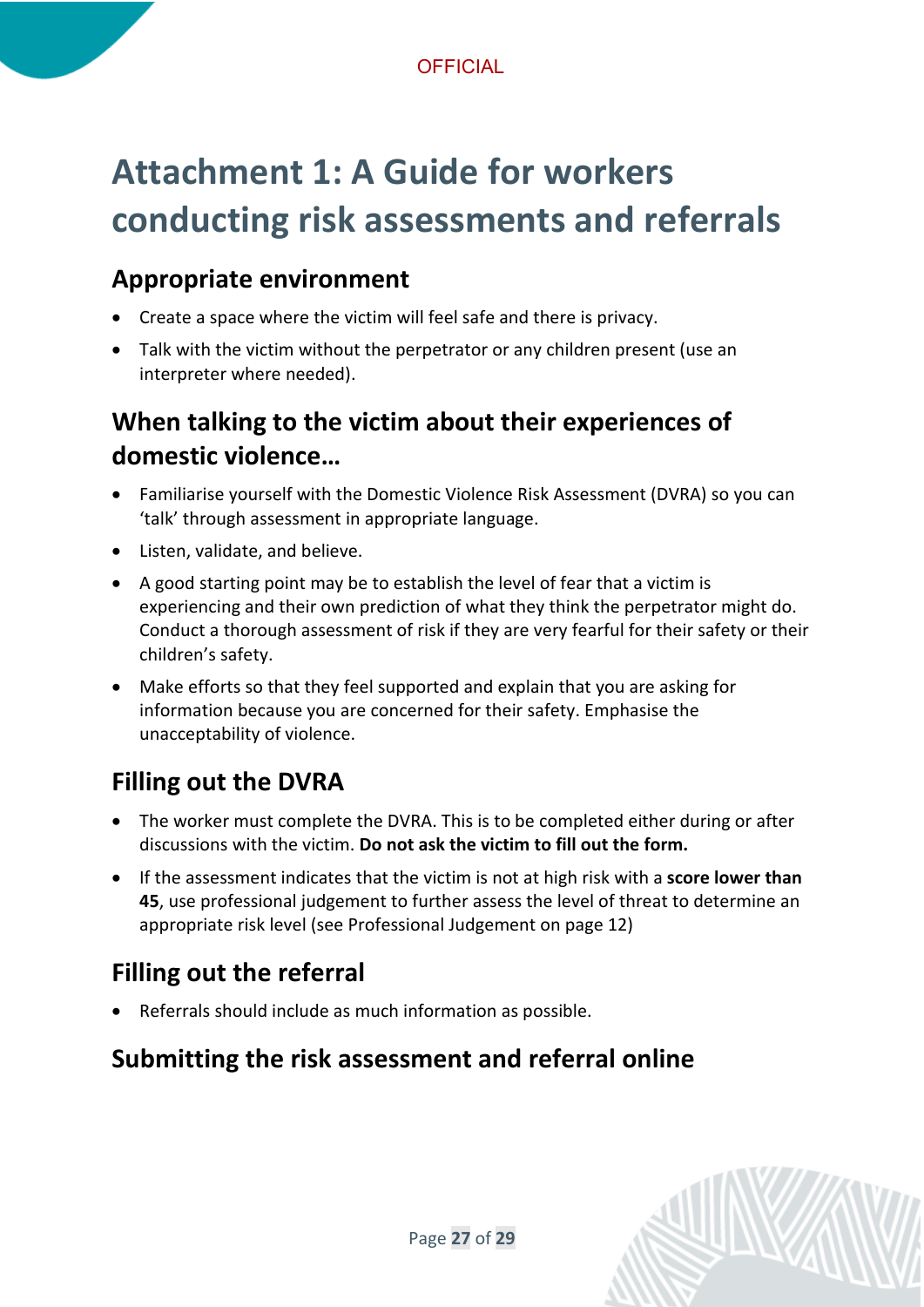#### Registered Portal User

Click submit at the end of the referral and it will be submitted to the Chair of the FSM for consideration. You will receive an email confirming your submission.

You may receive an email request to provide additional information to support SAPOL's assessment of the referral.

You will be notified of the outcome of your referral via your registered email address.

#### Guest User

You will need to make sure you have verified your email address. Once verified you will be able to click *Submit*, and your referral will be submitted to the Chair of the Family Safety Meeting for consideration. You will receive an email confirming your submission.

You may receive an email request to provide additional information to support SAPOL's assessment of the referral.

You will be notified of the outcome of your referral via the email address provided.